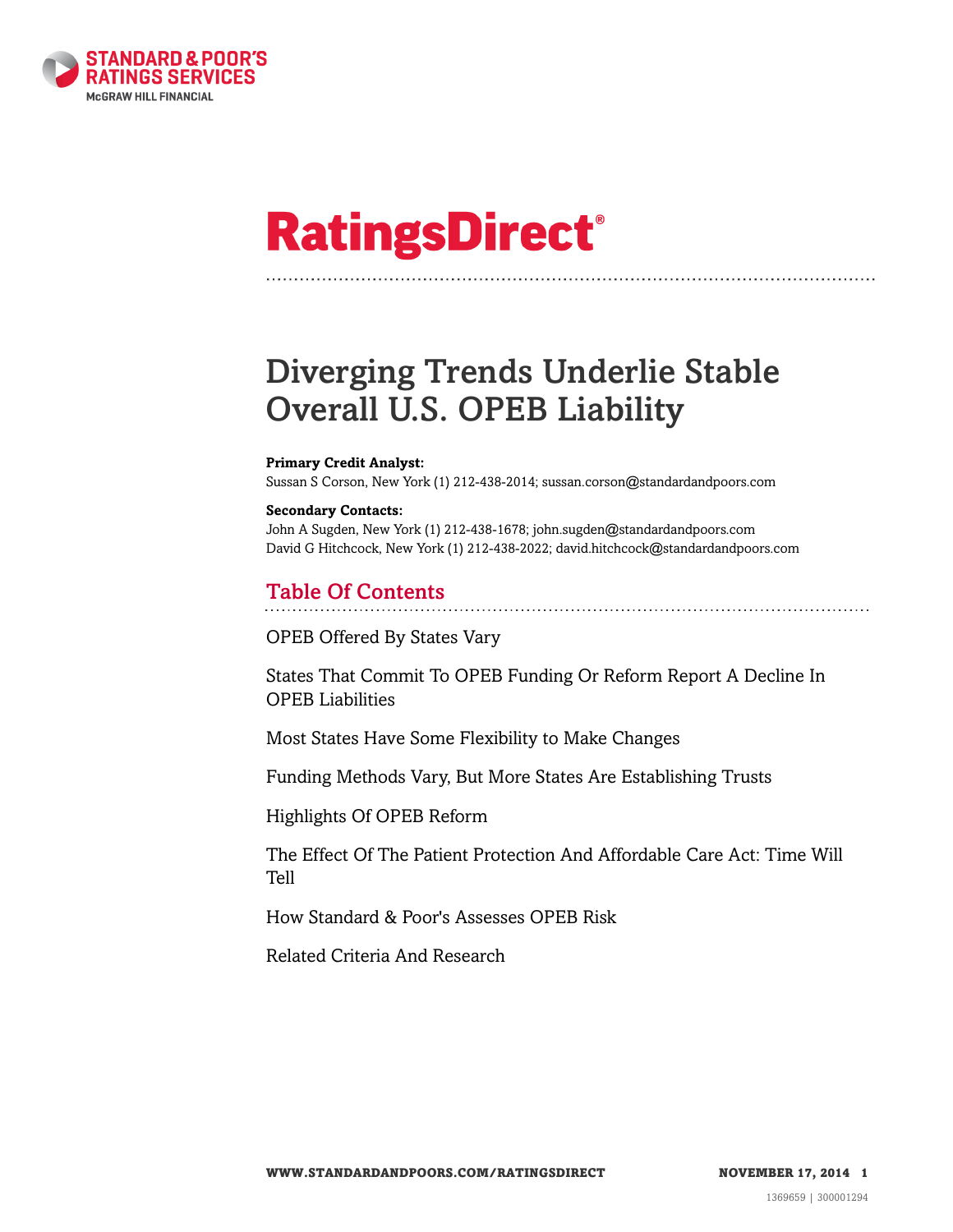## Diverging Trends Underlie Stable Overall U.S. OPEB Liability

Total unfunded state other postemployment benefit (OPEB) liabilities have been stable, according to Standard & Poor's Ratings Services' latest survey of U.S. states OPEB liabilities, decreasing by only 0.1% compared with our previous report (published Nov. 25, 2013, on RatingsDirect). In that report, we found that unfunded state OPEB liabilities actually declined 3% between our 2011 and 2013 survey, suggesting an emerging trend of overall stability despite the fact that the actuarial accrued liability for most state OPEB remains largely unfunded. Although the largely unfunded status of OPEB trusts, pay-as-you-go funding by most states, and the rising costs of health care would suggest rising OPEB liabilities over time, we believe proactive measures by some states to address OPEB liabilities have slowed the growth in total unfunded liabilities in the past several years.

We have seen regular instances of states implementing OPEB reform, which we have highlighted in our surveys of state OPEB since 2009, following GASB disclosure requirements. Our current survey highlights a few states that have had large absolute declines in their actuarial OPEB liability as reported in the last year after making changes to plan design or committing themselves to pre-fund their OPEB with corresponding changes in actuarial assumptions.. Funding ratios have also improved slightly for most states that have established OPEB trusts, and changes to certain states' OPEB plan design or eligibility requirements have also led to declines. Other states have relatively minimal liabilities or implicit rate subsidies that are not likely to change significantly from year to year. Conversely, some states continue to report rising OPEB liabilities that could eventually pressure budgets and credit unless addressed.

#### **Overview**

- Unfunded OPEB liability across states totaled \$529.8 billion as of the most recent valuation reports, practically unchanged from our 2013 survey, although trends diverge across states.
- Total OPEB liability is largely unfunded across states, but overall funding ratios have improved slightly for states that have established OPEB trusts.
- Benefits vary widely among states and OPEB liabilities are reported using different actuarial cost methods and amortization periods.

## <span id="page-1-0"></span>OPEB Offered By States Vary

State OPEB benefits primarily represent retiree health care benefits, although they could also include retiree life insurance, disability, or other benefits offered to retired government workers. States offer varying OPEB benefits and administer these benefits through single-employer or multiple-employer plans. More than a third of states administer the largest portion of their OPEB liability through a cost-sharing, multiple-employer plan the state shares with many participating employers -- including local governments and non-state entities in some cases -- which obscures the state's share of the liability. North Carolina, for example, offers OPEB through its State Health Plan to state employees as well as to community colleges, local school boards, and local government employees. At one end of the spectrum,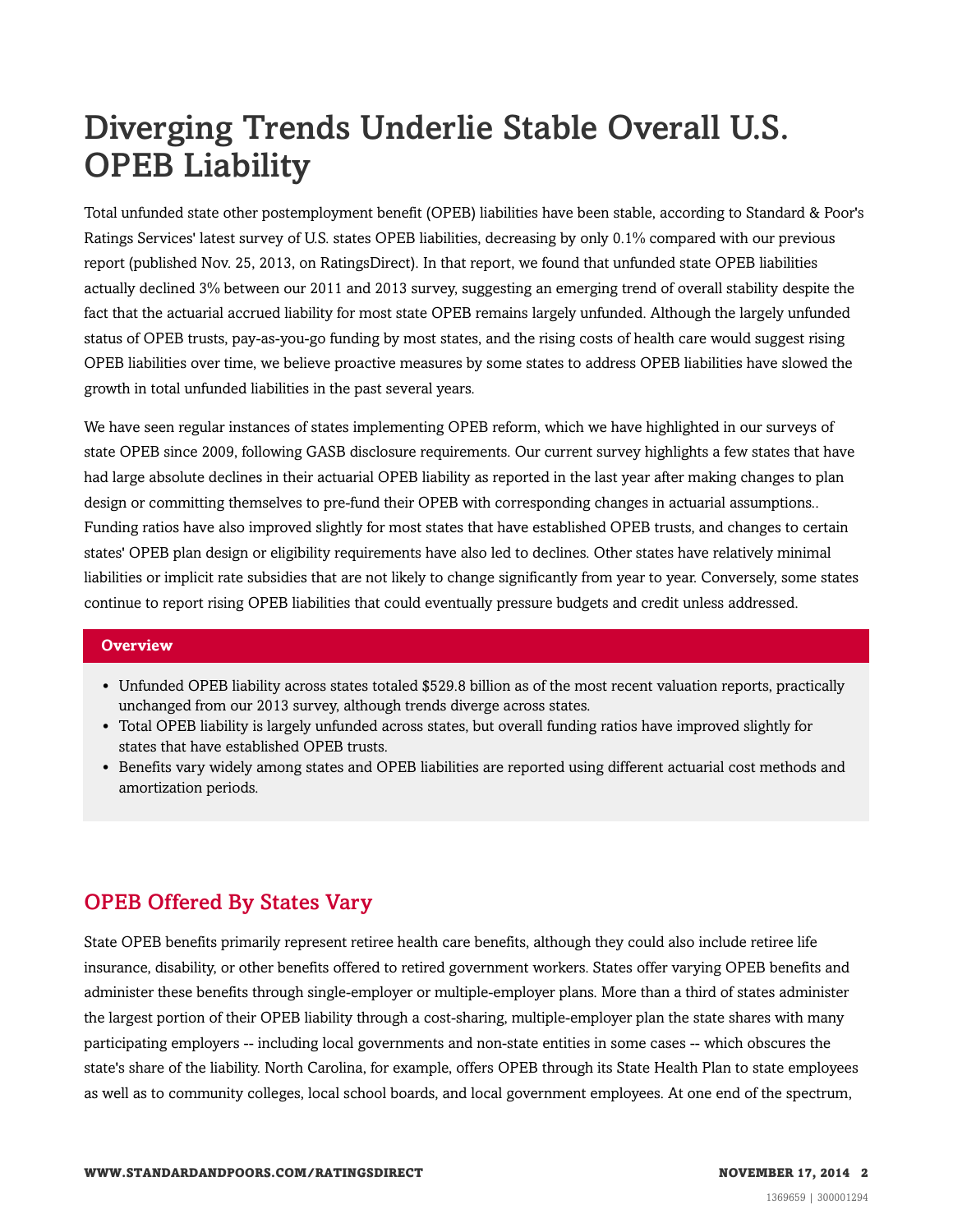some states offer limited benefits or report only a small implicit rate subsidy because they allow higher-cost retirees to participate in a state's health care plan with active employees. At the other end, some states offer generous benefits funded on a pay-as-you-go basis. Actuarial estimates differ depending on the actuarial cost method used as do actuarial assumptions related to health care cost trends, discount rates, and amortization periods, among others.

We believe the recent proposal by the Governmental Accounting Standards Board (GASB) to conform future OPEB reporting to many of the same features as the new GASB 67 and 68 standards for pension reporting -- such as proportional reporting of the OPEB liability at the employer level for multiple-employer cost-sharing plans and the use of one actuarial cost method -- could enhance the ability to compare reported OPEB liabilities across states. Although the proposal divorces actuarial funding and its disclosure from the OPEB liability, which could obscure information on a state's funding progress in future comprehensive annual financial reports (CAFRs), the proposed GASB measures could also prompt states to implement additional reform and focus on long-term funding just as the most recent GASB reporting requirements (GASB 43 and 45) heightened awareness of these long-term OPEB liabilities and spurred reform in many states (see GASB article, entitled "Proposed GASB Changes To OPEB Reporting Could Enhance Comparability But Reduce Information On Funding Progress," to be published on RatingsDirect following this report).

## <span id="page-2-0"></span>States That Commit To OPEB Funding Or Reform Report A Decline In OPEB Liabilities

Our survey found that the unfunded OPEB liability across states totaled \$529.8 billion as of the most recent valuation reports, unchanged from our 2013 survey. Despite this overall stability, several states have reported large changes in their actuarial unfunded liability since our last survey (see chart 1). The largest absolute decline in unfunded OPEB liabilities based on updated OPEB valuations in the past year occurred in Michigan, North Carolina, and Hawaii. Michigan recorded a \$6.3 billion decline in its OPEB unfunded actuarial accrued liabilities (UAAL) as of September 2012 compared with September 2011, reflecting a change in the assumed discount rate used for its state and state police retirement system liabilities to 8% from 4% after it established an OPEB trust and capped benefits. North Carolina's UAAL declined by \$4.1 billion or 14% as of December 2013 compared with December 2011, reflecting changes the state made to plan design and increased employee premiums. Hawaii's OPEB UAAL fell by \$3.2 billion (or 27%) as of July 2013, compared with the last valuation, assuming a higher discount rate after the state established a new funding policy to meet the OPEB actuarial required contribution (ARC) by 2019. In contrast, Texas posted the largest absolute increase in OPEB UAAL with a \$5.7 billion, or a 10% increase as of August 2013 compared with the last actuarial valuation primarily due to ongoing payroll and salary growth.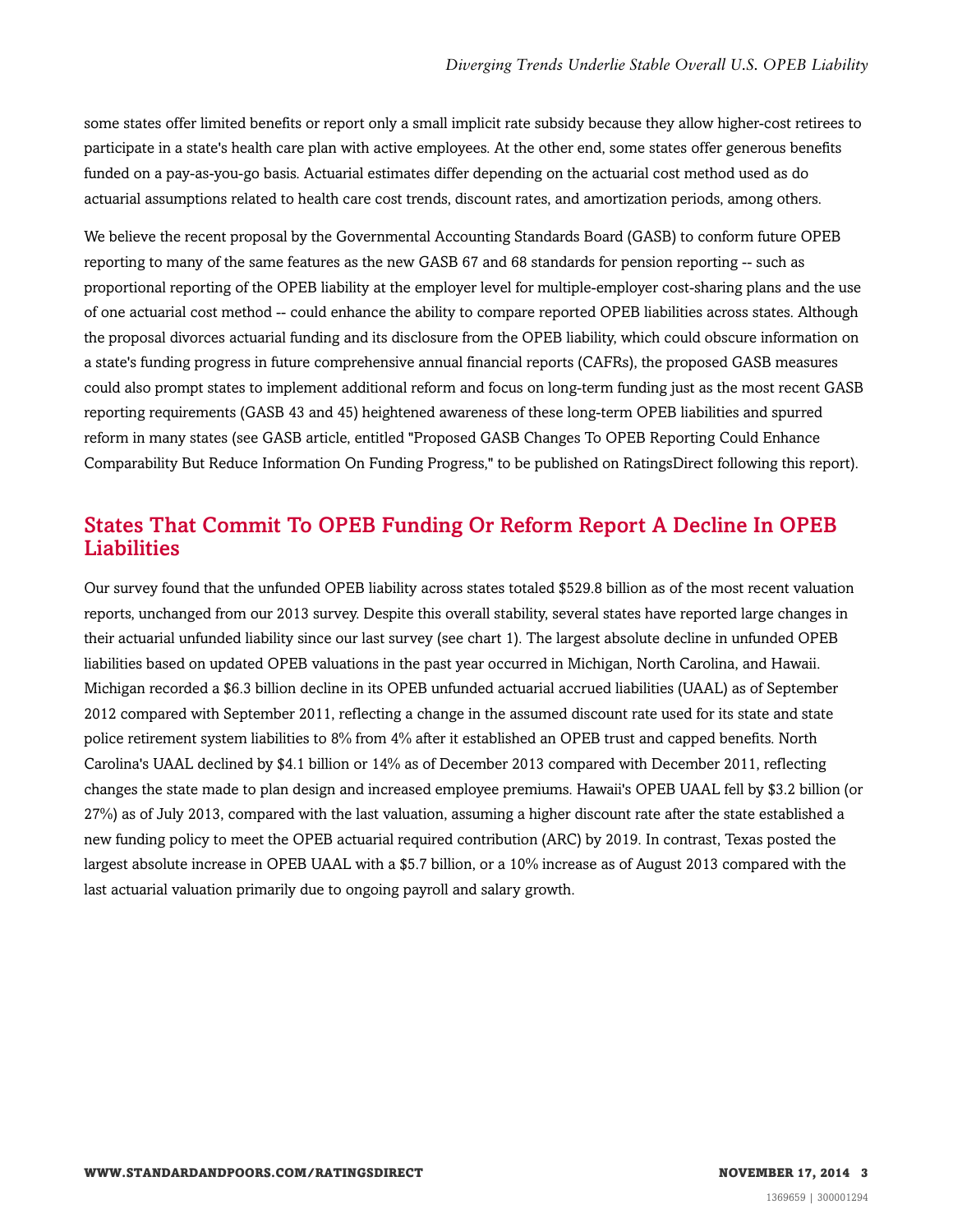#### **Chart 1**



## <span id="page-3-0"></span>Most States Have Some Flexibility to Make Changes

Most states may not be contractually obligated to provide OPEB, unlike pension liabilities, and have the flexibility to cut OPEB by changing eligibility, increasing employee contributions, or eliminating the benefit altogether. South Dakota, for example, has historically recorded a low implicit rate subsidy for OPEB, but recently increased retiree contribution rates to eliminate the blended subsidized premium and to better reflect the respective cost. As such, state officials expect to report no OPEB liability in South Dakota's next valuation. Notably, at the local government level, both Detroit and Stockton recently eliminated retiree health care benefits through settlements and as part of their restructuring plans in bankruptcy. In contrast, the legal framework and contractual limitations in some states, such as Illinois and Connecticut, pose obstacles to OPEB reform. In Illinois, for example, the state supreme court recently ruled that health insurance premium subsidies are a benefit of membership in a pension or retirement system -- a decision that could impede OPEB reform the state had authorized in 2012.

Given the different levels of benefits, actuarial assumptions, and multiple-employer participants in an OPEB plan, exact comparisons among states is difficult. Nevertheless, we believe it's still possible to make general credit distinctions among states with high and low unfunded OPEB.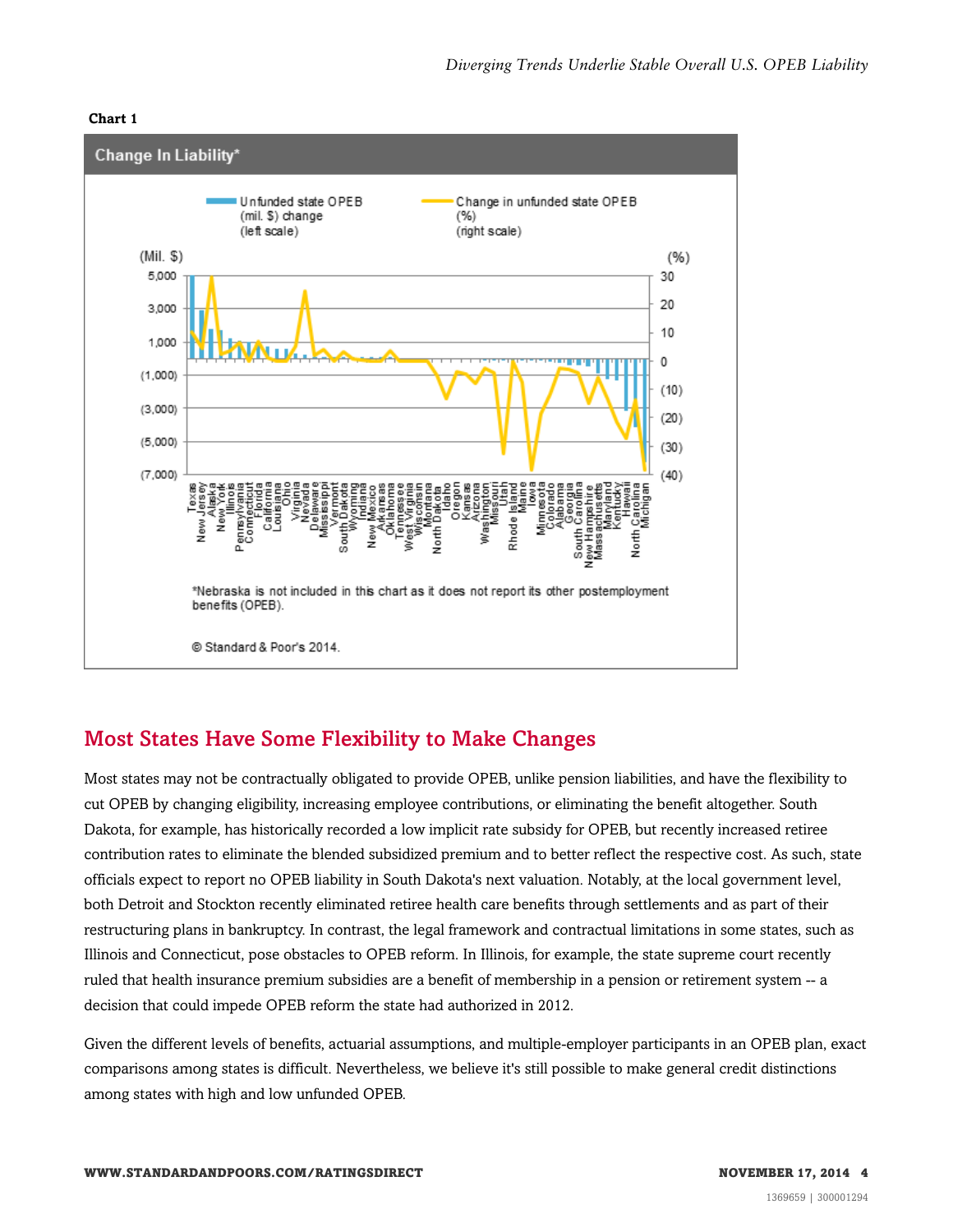Excluding Oklahoma, which doesn't report a minimal capped subsidy for retirement plan death and disability benefits as a separate unfunded OPEB, Idaho has the lowest OPEB per capita at \$45. Alaska, when including the teachers plan in this year's survey, posts the largest per capita liability at \$10,726, surpassing Hawaii. The median state unfunded OPEB in our survey was \$1,023 per capita and an average of \$1,656 per capita.



#### **Chart 2**

## <span id="page-4-0"></span>Funding Methods Vary, But More States Are Establishing Trusts

Funding ratios for OPEB liabilities are significantly lower than for pension liabilities, and most states fund OPEB on a pay-as-you go basis. Still, more states are beginning to prefund OPEB by setting aside money in an irrevocable OPEB trust fund. We count 32 states with some amount in trust compared with 26 states with trusts as of our September 2011 survey, although these amounts remain very low, with 93% of the total liability for states unfunded. For most states that have been contributing to a trust, funding ratios are growing. Arizona continues to have the highest combined funded ratio across plans of 77.7%, compared with 75.9% as reported in our 2013 survey, and has one of the lowest unfunded OPEB per capita at \$68. Most of the states with the highest funded ratios have relatively low-to-moderate OPEB liabilities per capita. Alaska is an exception in that, although it has the third-highest combined funded level, it still posts the largest unfunded OPEB per capita. (See map for states with the highest OPEB-funded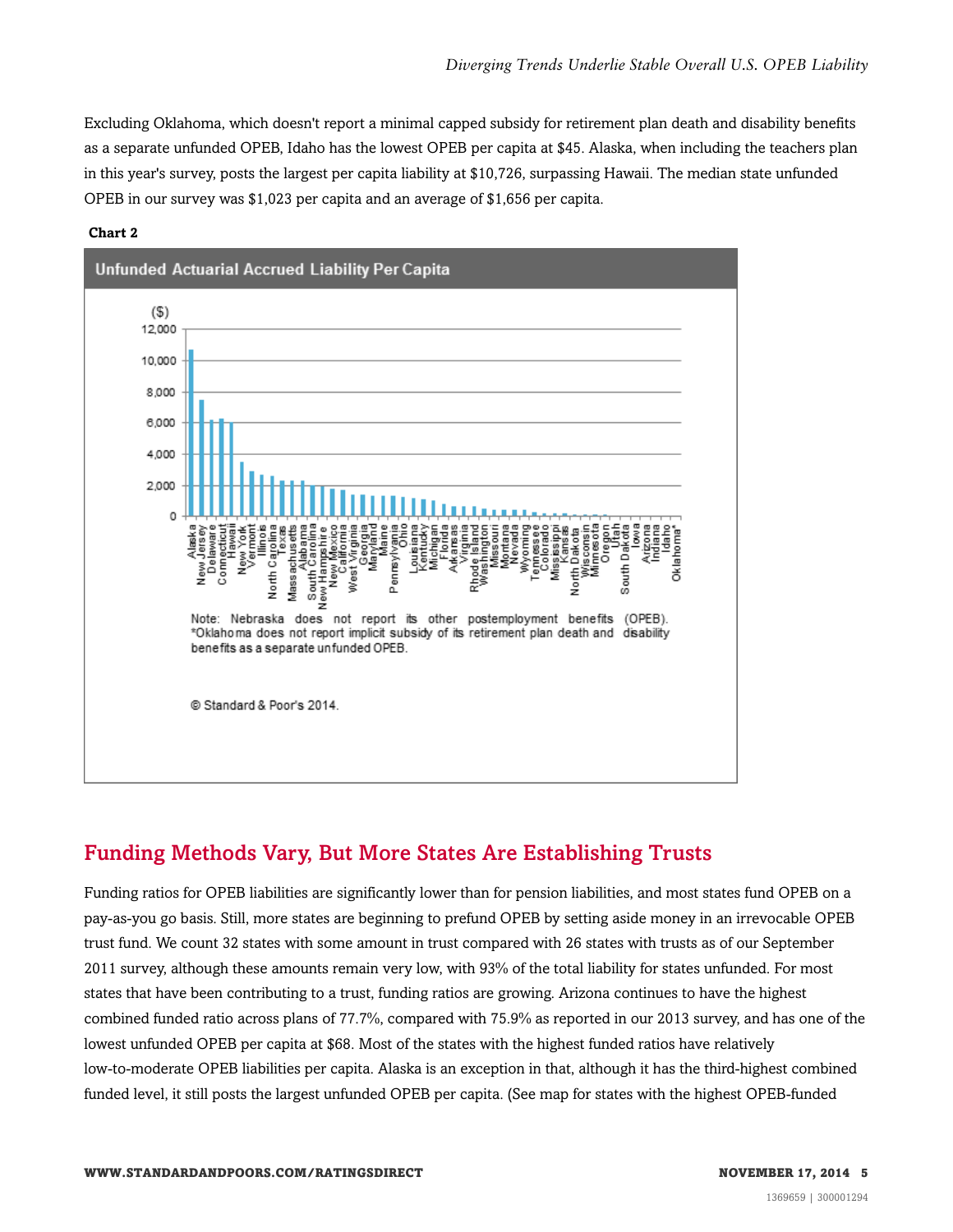#### ratios.)



Only a handful of states base their annual OPEB contributions on the ARC, while most fund annual costs on a pay-as-you go basis (see chart 3). Some states set contribution levels based on statute or leave it to the legislature to determine the annual contributions. For the few states that are funding close to the full actuarial required amount, the annual OPEB cost is only a small component of total governmental expenditures. We calculate that Utah's OPEB contribution, which funded 101.5% of its actuarial annual OPEB cost in fiscal 2013, represented only 0.36% of total governmental expenditures. Rhode Island's fiscal 2013 state employee OPEB contribution represented 99.8% of its actuarial annual OPEB cost and 0.7% of total governmental expenditures. On the other hand, Hawaii has an annual OPEB cost that represents a relatively high 9.5% of total governmental expenditures but, despite the relatively higher cost, it has recently implemented reform with a commitment to fund the full OPEB ARC by fiscal 2019. Although budgetary estimates are complicated somewhat by some states' reporting of total contributions toward non-state employers in cost-sharing, multiple-employer plans, we estimate that the average actual annual contribution for OPEB across states is about 1% of total governmental expenditures, and the average annual OPEB cost, on an actuarial basis, represents about twice that amount. We believe the average is fairly representative of the manageable budgetary OPEB burden for most states, although it doesn't capture the variance of annual OPEB costs across all states, which we estimate range from 0.1%-9.5% of total governmental expenditures.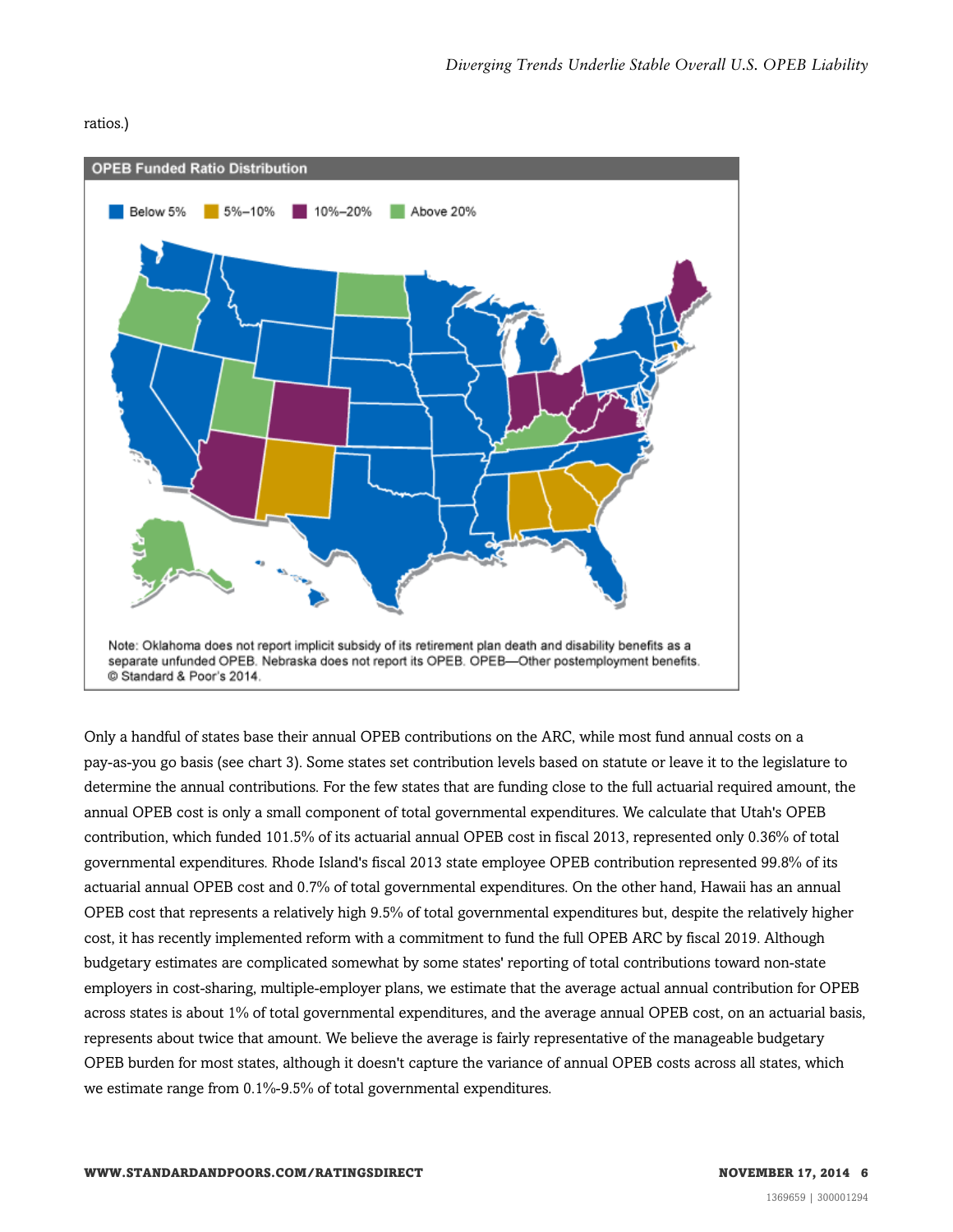#### **Chart 3**



## <span id="page-6-0"></span>Highlights Of OPEB Reform

States vary in their approach to addressing their reported long-term OPEB liability. These measures include establishing trusts, changing eligibility requirements for retirees, increasing employee contributions, initiatives to manage health care costs, capping benefits, and changing actuarial assumptions.

North Carolina revised its retiree health care plan to implement a consumer-directed health plan option and introduced fully insured Medicare Advantage options for Medicare retirees. Previously, the state also increased retiree health-care vesting requirements, eliminated its most expensive health plan, and increased employee premiums in addition to establishing the retiree health care trust fund. Michigan capped certain benefits and began prefunding a trust fund, currently at a 3.8% funding level, which allowed it to change its assumed discount rate to 8.0% from 4.0%. Similarly, Hawaii revised its discount rate to 7% from 4% and, while it did not have assets in trust as of June 30, 2013, it initiated a multiple-year process of increasingly prefunding its OPEB liability until it is required to meet actuarial OPEB required contribution (ARC) funding in 2019. (See "Hawaii Moves To Tame Its OPEB Liability," published July 23, 2013, on RatingsDirect.)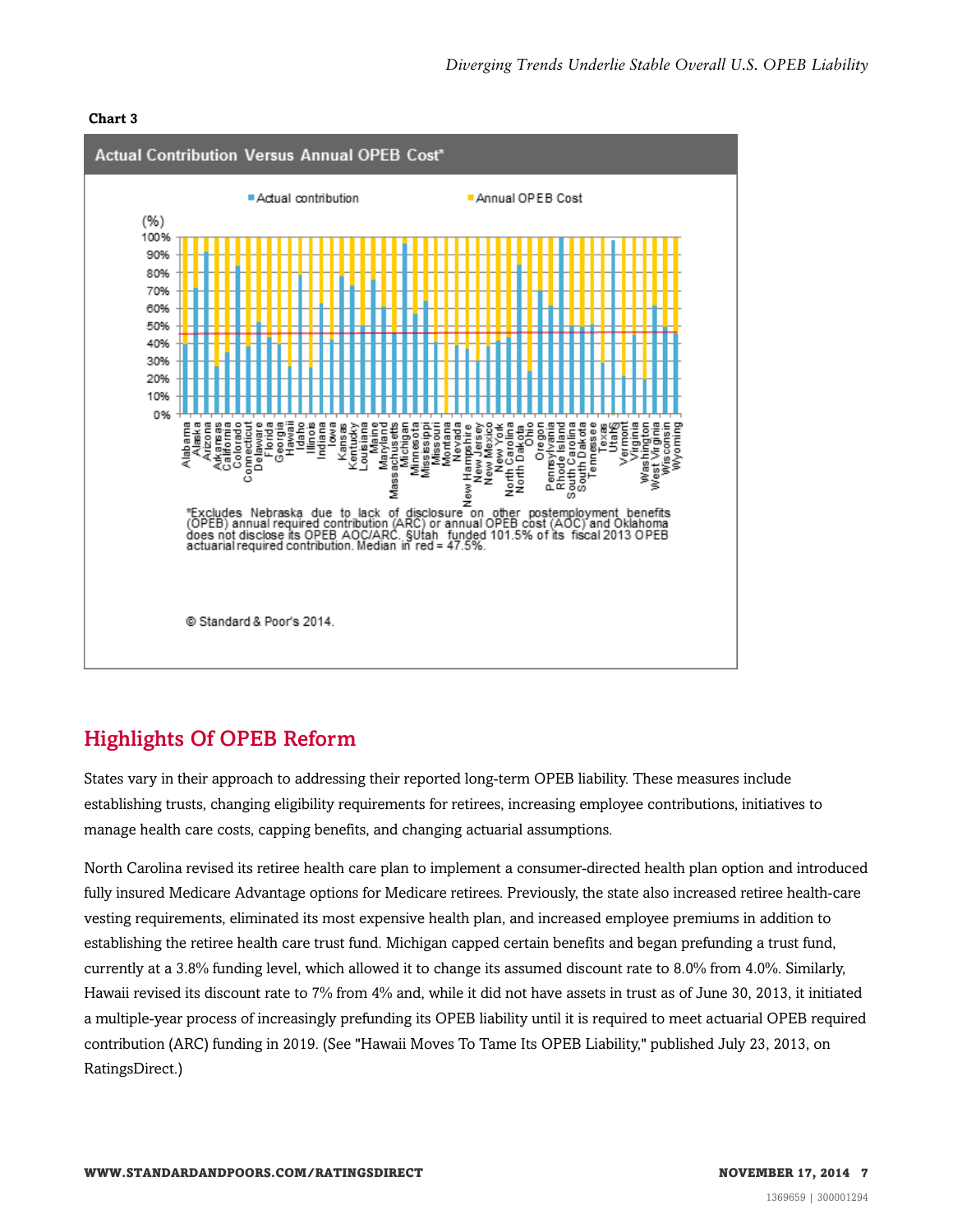## <span id="page-7-0"></span>The Effect Of The Patient Protection And Affordable Care Act: Time Will Tell

It might still be too soon to determine the effect of the Patient Protection And Affordable Care Act (ACA) on the long-term cost of health care; however, the act could provide both opportunities and costs. Since the passage of the ACA, some states have shifted prescription drug benefits for eligible Medicare retirees to an employer group waiver plan (EGWP), which offsets the OPEB liability with cost savings derived from federal subsidies under GASB accounting rules. Connecticut, Delaware, New Jersey, and Vermont are among the states that have recently made this switch to EGWP from a retiree drug subsidy program. States might also have an opportunity to redesign OPEB plans to shift costs for eligible retirees health care coverage to health insurance exchanges under the ACA. Although the act has unveiled potential opportunities for OPEB savings, some actuaries have incorporated projected future costs associated with the ACA's post-2018 40% "Cadillac" excise tax on per capita medical benefits exceeding certain thresholds.

### <span id="page-7-1"></span>How Standard & Poor's Assesses OPEB Risk

Under our criteria (see "USPF Criteria: State Ratings Methodology," published Jan. 3, 2011, on RatingsDirect), a state's debt and liability profile is one of the five major factors that determine a state rating. Within this factor, debt, pension liabilities, and OPEB are the key metrics that we score individually.

Because pension and retiree health benefits are long-term obligations that require funding over time, our analysis weights the size and management of these liabilities equally with debt. Our criteria focus on the nature and flexibility of the benefits provided, the relative size of the liability, the fixed cost it represents and how it affects budget flexibility, and the ability and funding trends reflecting the willingness of states to control future OPEB costs. Following a review of this information, we assign a risk assessment of "low," "moderate," "elevated," and "high" as outlined in our criteria.

#### OPEB as a component of the long-term liability profile

The relative stability in reported overall state unfunded OPEB liabilities in recent years ties to the willingness and ability of some states to take on OPEB reform. Changes to actuarial assumptions, such as discount rates, can provide one-time reductions to these liabilities between periodic valuations; however, long-term stability in future liabilities will require meaningful OPEB reform or asset accumulation. In addition to OPEB, we evaluate other long-term liabilities such as pensions and debt liabilities (see "U.S. State Pension Funding: Strong Investment Returns Could Lift Funded Ratios, But Longer-Term Challenges Remain," published June 24, 2014 and "U.S. State Debt Review: New Issuance Remains A Lower Priority," published Oct. 13, 2014.) As shown in chart 4, unfunded pension liabilities represent almost 47% of the states' total long-term liabilities, while debt and OPEB liabilities make up 25.5% and 27.7% of the share, respectively. Although unfunded OPEB liabilities make up just one component of a state's long-term liability profile, states that are willing and able to adjust OPEB benefits or funding and implement reform to stabilize or reduce liabilities will be better positioned to weather other long-term capital and pension pressures.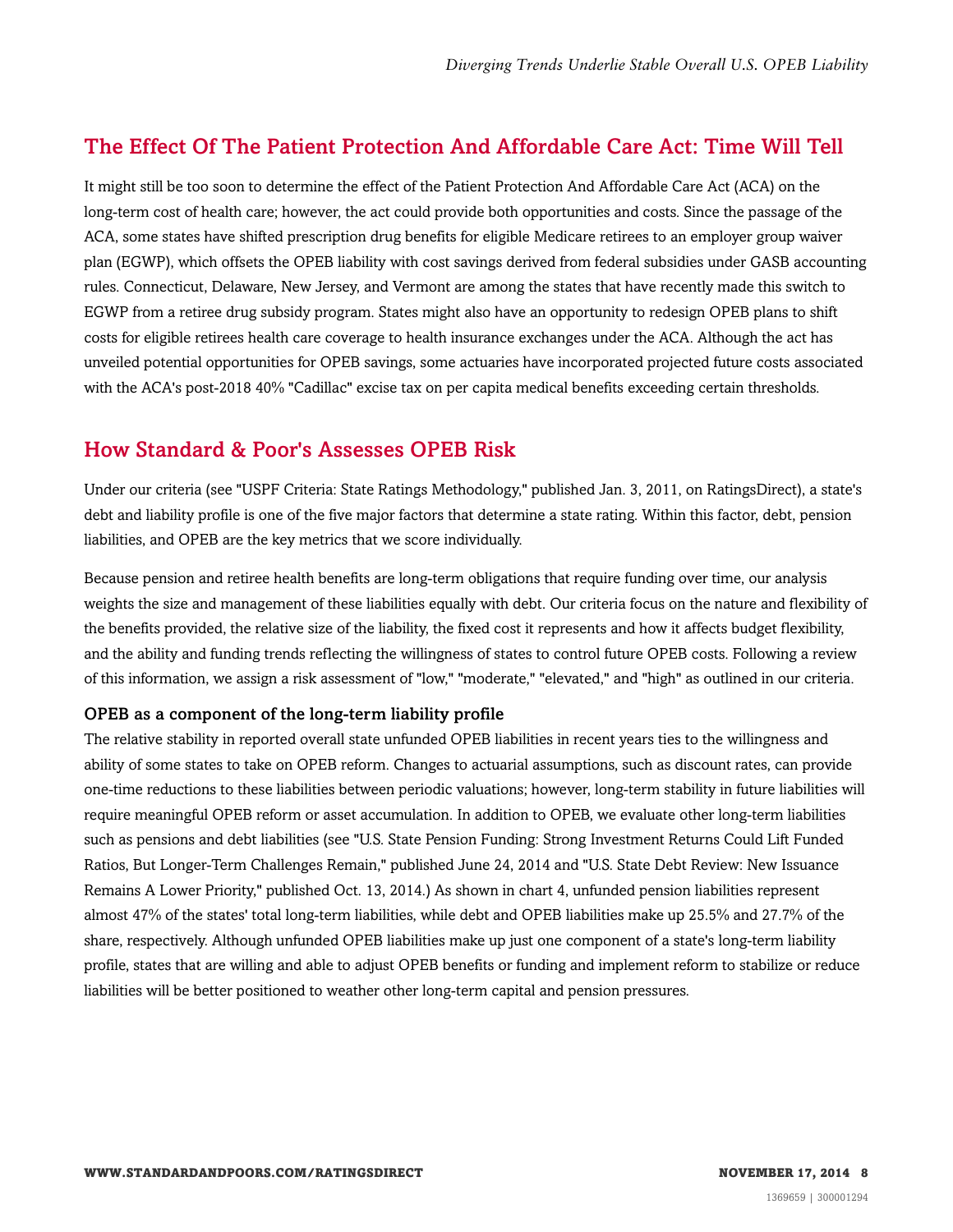#### **Chart 4**

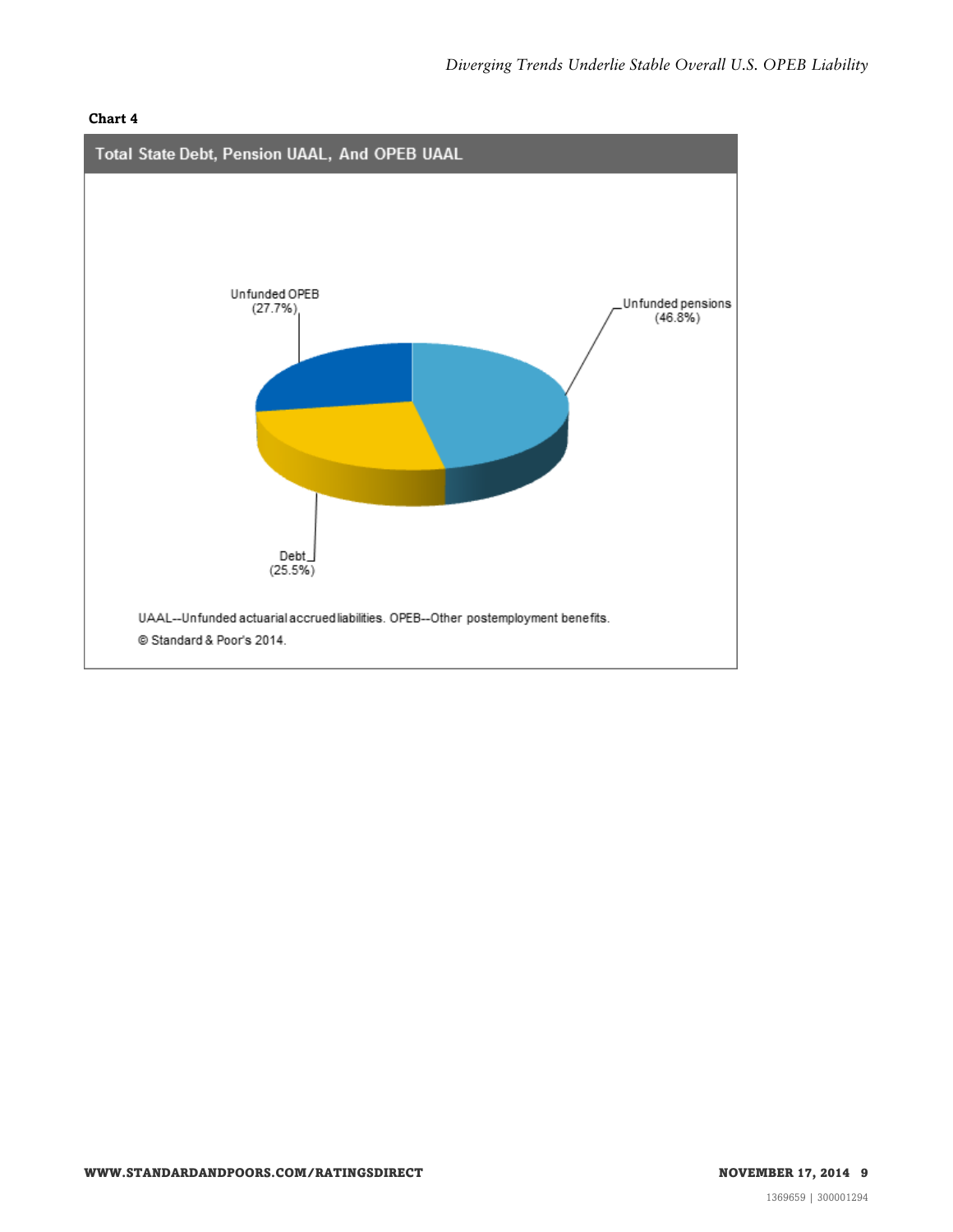#### **Survey Methodology**

Our calculation of OPEB liabilities was derived from the most recent state CAFR, bond official statements, and benefit plan actuarial reports currently available to us. We have combined multiple OPEB plans for each state into one combined funded figure. Our survey includes those OPEB plans that states disclose as a state obligation, although we use the combined OPEB for multi-employer plans when both state and local governments participate in the OPEB plan. Some states provide a state general fund contribution to local teacher OPEB plans, and for these we have also included teacher OPEB. In most cases, OPEBs of public university systems are not included, unless a state considers these a direct state responsibility or if they are not reported separately from the states' cost-sharing, multi-employer plan. Some states do not perform annual actuarial valuations and some states do not perform OPEB actuarial valuations as often as they perform pension system valuations. We have used the most recent OPEB valuations available; in some cases these will be for 2013 or 2014, for others, it could be earlier. About 15% of the aggregate OPEB UAAL was based on a valuation date that did not change from our last report, including 10% reflecting New York State's OPEB UAAL as of an April 1, 2012, valuation date.

In this survey, with the following exceptions, we have used the same state OPEB plans that we included in our 2013 survey, validating comparisons we made with the OPEB amounts in that report. The restated OPEB liability from last year now incorporates the Alaska teacher plan, to which the state contributes. We also restated Connecticut's OPEB liability to include the teacher health care liability based on state general fund contributions and we excluded the local government portion of the public employees benefits board liability for Washington State. For a more detailed description of which funds we have included in our table and recent state actions affecting OPEB, if any, refer to Table 2.

In Table 1 we list the actuarial annual OPEB cost for each state's OPEB plan included in our survey, as shown in state CAFRs for fiscal 2013, although the valuation of unfunded OPEB we used in this table may be taken from a more recent actuarial report than that reported in the 2013 state CAFR. The annual OPEB cost represents the amount an OPEB plan must pay to keep the unfunded actuarial OPEB from growing on a yearly basis. This differs slightly from the actuarial ARC, in that the annual OPEB cost is the ARC adjusted for accruals and interest expense on the net OPEB obligation. In a minority of cases where we were not able to find the annual OPEB cost, we have instead used the ARC, a procedure we believe is reasonable because of the typically small variation between the annual OPEB cost and ARC.

| U.S. States' OPEB Liabilities And Ratios |                                                |                                                           |                                                       |                                     |                                                                      |                                                  |                                                |  |  |  |
|------------------------------------------|------------------------------------------------|-----------------------------------------------------------|-------------------------------------------------------|-------------------------------------|----------------------------------------------------------------------|--------------------------------------------------|------------------------------------------------|--|--|--|
| <b>State</b>                             | <b>Unfunded</b><br>state OPEB<br>$(mil.$ $\$ ) | <b>Total</b><br><b>OPEB</b><br>liability<br>$(mil.$ $\$ ) | Combined<br>funded ratio for<br>all OPEB funds<br>(%) | Unfunded<br>OPEB per<br>capita (\$) | Fiscal 2013<br>combined<br>actuarial annual<br>OPEB cost (mil.<br>S) | Combined<br>actual annual<br>payment (mil.<br>S) | Percent of<br>annual<br>actuarial cost<br>paid |  |  |  |
| Alabama                                  | 11,008                                         | 12,210                                                    | 9.8                                                   | 2,277                               | 1,086                                                                | 432                                              | 39.7                                           |  |  |  |
| Alaska                                   | 7,885                                          | 14,882                                                    | 47.0                                                  | 10,726                              | 693                                                                  | 495                                              | 71.4                                           |  |  |  |
| Arizona                                  | 453                                            | 2,031                                                     | 77.7                                                  | 68                                  | 111                                                                  | 102                                              | 92.0                                           |  |  |  |
| Arkansas                                 | 2,056                                          | 2,056                                                     | 0.0                                                   | 695                                 | 206                                                                  | 56                                               | 27.2                                           |  |  |  |
| California                               | 65,963                                         | 65,990                                                    | 0.0                                                   | 1,721                               | 4,993                                                                | 1,764                                            | 35.3                                           |  |  |  |
| Colorado                                 | 1,263                                          | 1,557                                                     | 18.9                                                  | 240                                 | 87                                                                   | 73                                               | 84.0                                           |  |  |  |
| Connecticut                              | 21,966                                         | 22,109                                                    | 0.7                                                   | 6,108                               | 1,497                                                                | 570                                              | 38.1                                           |  |  |  |
| Delaware                                 | 5,766                                          | 5,988                                                     | 3.7                                                   | 6,228                               | 398                                                                  | 207                                              | 52.0                                           |  |  |  |
| Florida                                  | 15,580                                         | 15,801                                                    | 1.4                                                   | 797                                 | 1,037                                                                | 451                                              | 43.4                                           |  |  |  |

#### **Table 1**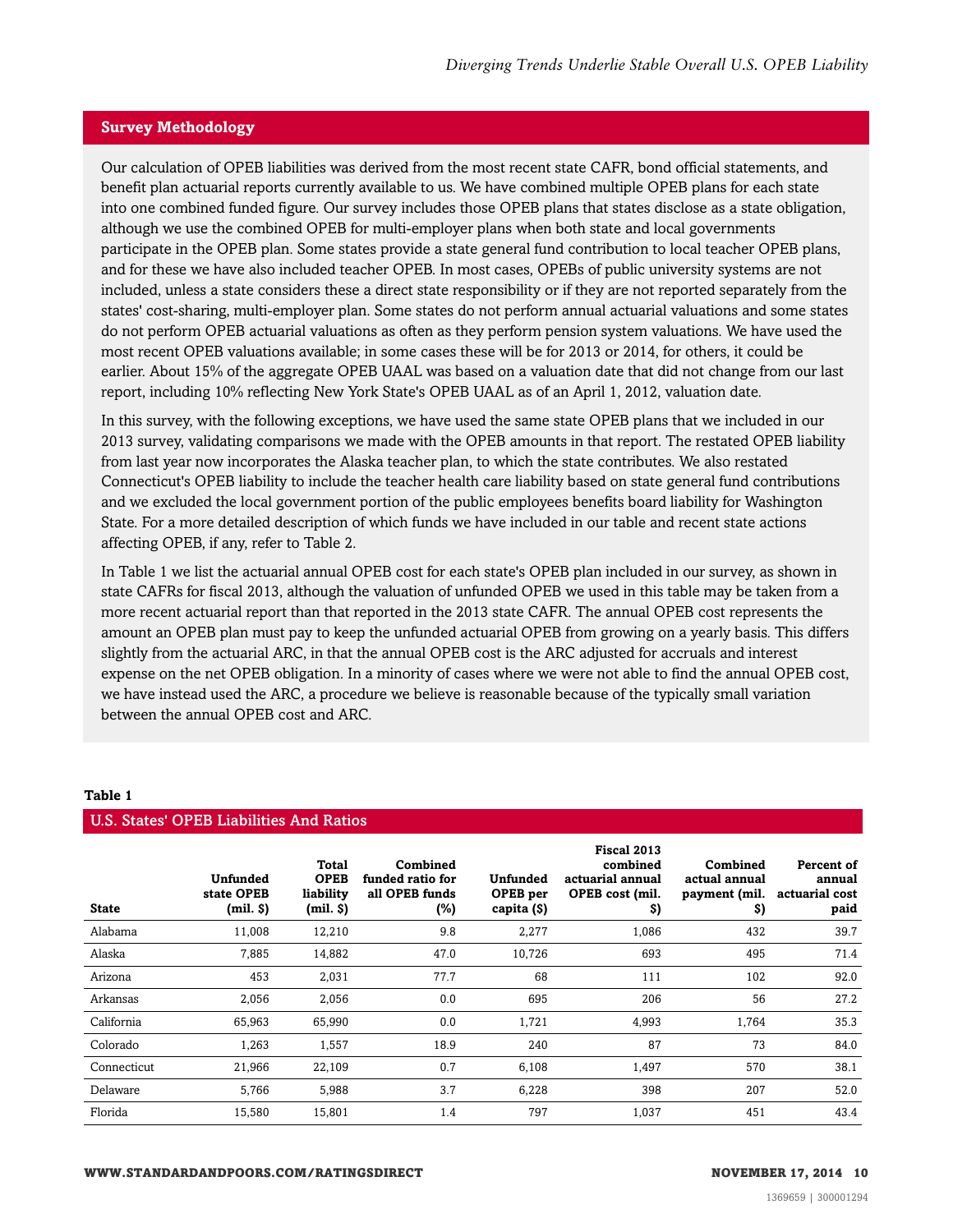| U.S. States' OPEB Liabilities And Ratios (cont.) |         |         |         |              |                |                |       |
|--------------------------------------------------|---------|---------|---------|--------------|----------------|----------------|-------|
| Georgia                                          | 14,224  | 15,132  | 6.0     | 1,424        | 1,370          | 545            | 39.8  |
| Hawaii                                           | 8,530   | 8,530   | $0.0\,$ | 6,075        | 868            | 236            | 27.2  |
| Idaho                                            | 73      | 73      | 0.0     | 45           | 8              | 6              | 78.5  |
| Illinois                                         | 34,488  | 34,488  | 0.0     | 2,677        | 2,378          | 625            | 26.3  |
| Indiana                                          | 315     | 388     | 18.7    | 48           | 31             | 19             | 62.7  |
| Iowa                                             | 233     | 233     | 0.0     | 75           | 24             | 10             | 42.3  |
| Kansas                                           | 528     | 553     | 4.5     | 182          | 85             | 66             | 77.7  |
| Kentucky                                         | 4,845   | 6,428   | 24.6    | 1,102        | 529            | 383            | 72.5  |
| Louisiana                                        | 5,495   | 5,495   | 0.0     | 1,188        | 372            | 187            | 50.3  |
| Maine                                            | 1,819   | 2,032   | 10.5    | 1,370        | 133            | 101            | 76.1  |
| Maryland                                         | 8,121   | 8,344   | 2.7     | 1,370        | 649            | 393            | 60.6  |
| Massachusetts                                    | 15,377  | 15,786  | 2.6     | 2,298        | 1,286          | 585            | 45.5  |
| Michigan                                         | 10,124  | 10,523  | 3.8     | 1,023        | 834            | 804            | 96.4  |
| Minnesota                                        | 652     | 652     | 0.0     | 120          | 67             | 38             | 57.0  |
| Mississippi                                      | 690     | 690     | 0.0     | 231          | 46             | 29             | 64.1  |
| Missouri                                         | 2,671   | 2,760   | 3.2     | 442          | 215            | 88             | 41.0  |
| Montana                                          | 447     | 447     | 0.0     | 440          | 58             | $\mathbf{0}$   | 0.0   |
| Nebraska                                         | N.A.    | N.A.    | 0.0     | N.A.         | N.A.           | N.A.           | N.A.  |
| Nevada                                           | 1,181   | 1,183   | 0.1     | 423          | 130            | 50             | 38.7  |
| New Hampshire                                    | 2,545   | 2,567   | 0.8     | 1,923        | 138            | 51             | 37.2  |
| New Jersey                                       | 66,805  | 66,805  | 0.0     | 7,507        | 6,076          | 1,838          | 30.3  |
| New Mexico                                       | 3,688   | 3,915   | 5.8     | 1,769        | 354            | 135            | 38.1  |
| New York                                         | 68,212  | 68,212  | 0.0     | 3,471        | 3,376          | 1,405          | 41.6  |
| North Carolina                                   | 25,610  | 26,943  | 4.9     | 2,354        | 2,085          | 913            | 43.8  |
| North Dakota                                     | 119     | 185     | 35.7    | 164          | 16             | 13             | 84.3  |
| Ohio                                             | 14,639  | 31,859  | 54.1    | 1,265        | 2,163          | 535            | 24.7  |
| Oklahoma                                         | 5       | 5       | 0.0     | $\mathbf{1}$ | N.A.           | 47             | N.A.  |
| Oregon                                           | 391     | 687     | 43.1    | 100          | 35             | 25             | 70.3  |
| Pennsylvania                                     | 17,339  | 17,490  | 0.9     | 1,357        | 1,173          | 724            | 61.7  |
| Rhode Island                                     | 674     | 723     | 6.7     | 641          | 55             | 55             | 99.8  |
| South Carolina                                   | 9,724   | 10,352  | 6.1     | 2,037        | 828            | 416            | 50.3  |
| South Dakota                                     | 68      | 68      | 0.0     | 80           | $\overline{7}$ | $\overline{4}$ | 49.3  |
| Tennessee                                        | 2,077   | 2,077   | 0.0     | 320          | 201            | 102            | 50.7  |
| Texas                                            | 61,178  | 61,729  | 0.9     | 2,313        | 4,693          | 1,362          | 29.0  |
| Utah                                             | 268     | 423     | 36.7    | 92           | 39             | 40             | 101.5 |
| Vermont                                          | 1,841   | 1,860   | $1.0\,$ | 2,937        | 119            | 26             | 21.5  |
| Virginia                                         | 5,358   | 6,555   | 18.3    | 649          | 348            | 155            | 44.6  |
| Washington                                       | 3,707   | 3,707   | 0.0     | 532          | 347            | 69             | 19.9  |
| West Virginia                                    | 2,673   | 3,263   | 18.1    | 1,442        | 307            | 188            | 61.2  |
| Wisconsin                                        | 893     | 893     | 0.0     | 166          | 78             | 39             | 49.8  |
| Wyoming                                          | 244     | 244     | 0.0     | 418          | 20             | 9              | 45.7  |
| Total                                            | 529,811 | 566,921 | N/A     | N/A          | N/A            | N/A            | N/A   |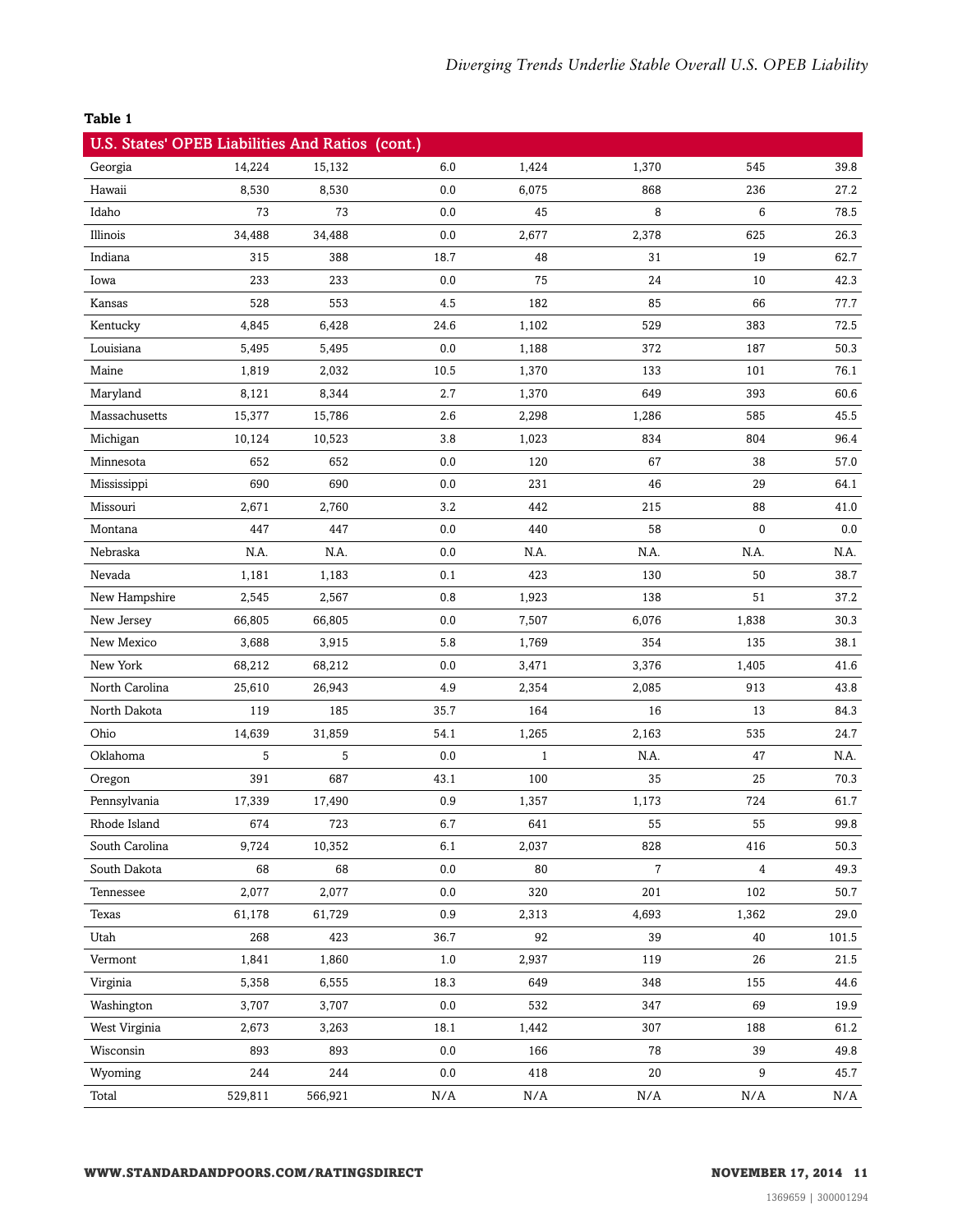| U.S. States' OPEB Liabilities And Ratios (cont.) |        |       |     |      |     |     |      |  |
|--------------------------------------------------|--------|-------|-----|------|-----|-----|------|--|
| Median                                           | 2.673  | 3.263 | N/A | .023 | N/A | N/A | 48.0 |  |
| Average                                          | 10.812 | 1.570 | N/A | .656 | N/A | N/A | 52.0 |  |

N.A.--Not available. N/A--Not applicable.

#### **Table 2**

#### U.S. States OPEB Liabilities And Funding Progress

#### **Alabama**

The state's other postemployment benefit (OPEB) unfunded liability is moderate in our opinion. In 2007, the state legislature created irrevocable trust funds to help fund future retiree health care costs. Alabama provides postretirement health care benefits through two plans: the State Employees Insurance Board's State Employees' Health Insurance Plan (SEHIP), which is a single-employer plan, and the separate Public Education Employees' Health Insurance Plan (PEEHIP) for retired education employees, which is a cost-sharing, multiple-employer plan. SEHIP's unfunded actuarial accrued liability (UAAL) improved slightly to \$3.09 billion as of Sept. 30, 2012, compared to the previous year, and the funded ratio was 3.95%. PEEHIP's estimated long-term unfunded liability of \$7.9 billion, based on a Sept. 30, 2013, actuarial valuation, did not change much from the liability as of September 2012 but represents a significant decrease from 2009 estimates. The plan is 10.4% funded and assumes a 5.0% discount rate. In fiscal 2013, the PEEHIP and the SEHIP actual contributions represented 39.7% of the combined \$1.09 billion annual OPEB cost.

#### **Alaska**

Alaska provides OPEB benefits mainly through its defined-benefit, cost-sharing, multiple-employer plans: the Public Employees Retirement System (PERS) and the Teachers' Retirement System (TRS). The PERS OPEB UAAL of \$4.5 billion, based on a June 30, 2012, valuation date, also includes those of other participating local governments and incorporates more than \$5 billion in health care trust funds for a 54% funded ratio. The PERS OPEB UAAL did not change significantly compared with the 2011 valuation date, but represents a marked improvement from 2009, when the funded ratio was 32% and the UAAL was \$8.6 billion. The TRS, which includes the University of Alaska as a participating employer, had an OPEB liability of \$3.37 billion, which was 33.2% funded as of 2012, down significantly from 43.8% as of 2011. The actuarial estimate assumes an 6.88% and 5.00% blended discount rate to calculate the PERS and TRS OPEB liability, respectively. The state's judicial retirement system OPEBs were overfunded by \$2.6 million, and the elected officials' retirement system had an unfunded OPEB of \$4.4 million. The combined state and local governmental employers' unfunded OPEB for PERS, TRS, and the judicial and elected official plans, included in the table, of \$7.9 billion based on the 2012 valuation is much smaller than the \$11.9 billion UAAL as of the 2009 valuation date, but higher than the \$6.1 billion in 2011 primarily because of medical cost assumptions and investment performance, which the system's five-year smoothing of assets reflects. The state is required by statute to fund the annual contributions to the system at the actuarially recommended level. Alaska reports its PERS unfunded OPEB costs for its legacy defined-benefit plan as part of its combined reporting of the defined-benefit pension system's unfunded retirement costs. PERS defined-benefit OPEB contributions in fiscal 2012 equaled 73.6% of the \$498 million OPEB ARC. For TRS, the OPEB ARC for fiscal 2012 was \$192.7 million, of which the state and other employers contributed \$126 million, or 65.4%. However, on July 1 of each year or as soon as funds are available thereafter, the state is required by statute to contribute sufficient additional funds to bring the total PERS and TRS contribution for the prior fiscal year to the ARC.

#### **Arizona**

Three major systems provide OPEB for eligible employees at the state level: the ASRS (Arizona State Retirement System), a cost-sharing, multiple-employer plan that benefits state employees, political subdivisions, and public schools; the Public Safety Personnel Retirement System (PSPRS), an agent, multiple-employer system that serves firefighters and police employed by the state and subdivisions; and the Corrections Officer Retirement Plan (CORP), an agent, multiple-employer plan that services corrections employees at the state and county level. We view overall OPEB liabilities as low. For ASRS, the OPEB liability is made up of two components: a health insurance premium benefit program and a long-term disability program. As of the June 2012 actuarial valuation date from the fiscal 2013 audit, the combined UAAL for the health insurance premium benefit program and the long-term disability program was \$364 million, with an 81% funded ratio, a liability we view as low, primarily due to the state's buildup of almost \$1.6 billion combined in actuarial OPEB assets in a trust fund. Arizona does not include an estimate of the state portion of the multiple-employer liability in its annual financial statements. PSPRS and CORP OPEB liabilities consist of contributions in excess of the systems' health insurance subsidy in the overall pension plan. As of a June 30, 2013, actuarial valuation date, unfunded OPEB liabilities for PSPRS and CORP were \$29 million and \$60 million, respectively, and there was no OPEB trust. PSPRS and CORP contributions were 75% and 42% of the annual actuarial OPEB cost, respectively.

#### **Arkansas**

We view Arkansas' OPEB risk to be moderate, given the relatively limited benefits provided, discretion to change benefits, and an annual OPEB cost that is relatively low in relation to the state budget, compared with that of other states. The state provides two single-employer defined-benefit OPEB plans: the Arkansas State Police Medical and Rx Plan and the Arkansas State Employees Health Insurance Plan. The total UAAL for Arkansas' state employee OPEB plans, based on a July 2012 valuation and assuming a 4.25% discount rate, totaled \$1.95 billion. The state police medical plan UAAL totaled \$103 million as of July 2011. The combined funded ratio of 0%, as the state is funding OPEB on a pay-as-you-go basis.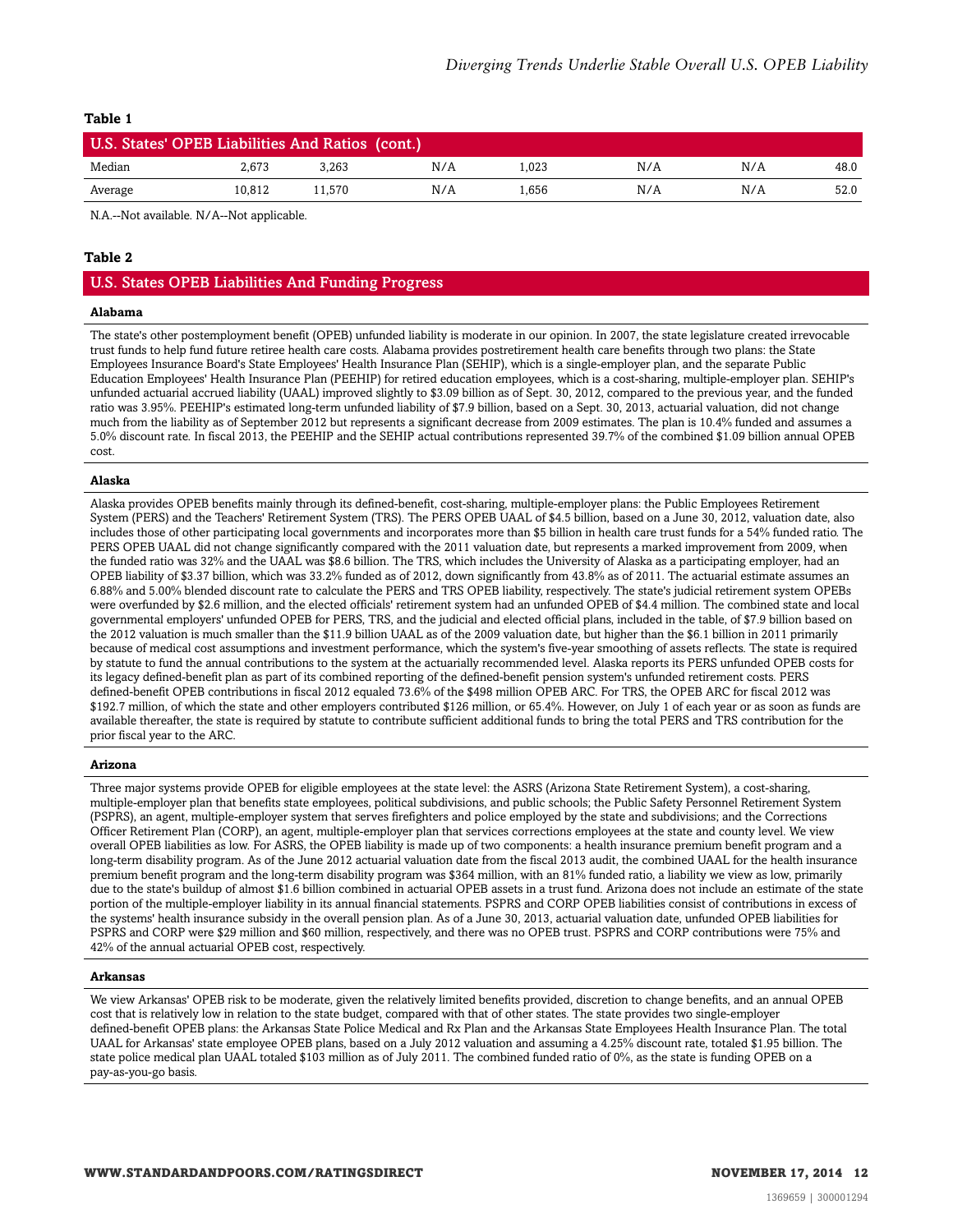#### U.S. States OPEB Liabilities And Funding Progress (cont.)

#### **California**

California's OPEB liabilities, recorded in its California Employers' Retiree Benefit Trust Fund, represent a significant unfunded long-term obligation of the state. The state's June 2013 actuarial valuation estimates \$64.6 billion OPEB UAAL, up slightly compared with \$63.8 billion in the previous year. When including the trial courts OPEB liability, the combined OPEB UAAL totals almost \$66 billion, or \$1,721 per capita. The state does not provide full funding of annual actuarially accrued costs, but instead funds the retiree health expenses on a pay-as-you-go basis. In fiscal 2013, the actuarial annual OPEB cost was \$4.99 billion, including the separate trial courts system, of which the state contributed \$1.76 billion on a pay-as-you-go basis, or 35% of the actuarial cost.

#### **Colorado**

The state's OPEB obligations health care trust fund, funded through the state's Public Employees' Retirement Association (PERA), is a cost-sharing, multiple-employer plan with a health care trust fund covering state employees, some school district employees, some local districts, and judicial employees. PERA had a \$1.26 billion unfunded liability at Dec. 31, 2013, slightly below \$1.4 billion the year before, and a funded ratio of 18.8%, not including the public schools \$61 million UAAL. The actuarial estimate of the UAAL uses a 7.5% rate-of-return assumption. The state funded 84% of the OPEB actuarial annual required contribution (ARC) and calculates its UAAL using a 30-year open amortization period. Recognition of investment gains in the previous few years as well as elimination of the liability associated with the retiree drug subsidy program effective January 2014 contributed to the lower UAAL. We consider Colorado to have a moderate OPEB exposure. Not included in the summary table is the \$407 million unfunded OPEB from the University of Colorado and \$95 million unfunded OPEB from Colorado State University, as listed in the state's comprehensive annual financial report (CAFR).

#### **Connecticut**

Connecticut's OPEB liability is significant, but recent actions to lower the liability have substantially lowered the growth trajectory. The state received an updated OPEB valuation for fiscal 2013 that shows the single-employer, state employee OPEB plan UAAL increasing to \$19.5 billion from \$17.9 billion based on a June 2011 valuation date. Despite the increase in the UAAL, the liability is much lower than it had been at \$26.6 billion at June 30, 2008, before certain plan and actuarial changes. The lower trend in liabilities is attributable to a change in the discount rate to 5.7% from 4.5% due to the creation of a trust fund, lower liabilities resulting from changes in plan design negotiated with the State Employees Bargaining Agent Coalition (SEBAC), and various health care cost-containment initiatives. Before the plan changes and updated actuarial report, OPEB costs had been forecast to rise sharply, reaching approximately \$45 billion by fiscal 2017. Connecticut still funds OPEB on a pay-as-you-go basis, and there are limited resources in the trust at this time (\$143.8 million as of June 30, 2013). Pay-as-you-go costs for funding the state retiree health was \$543 million in fiscal 2013, which was in contrast to the sizable combined annual OPEB cost of \$1.3 billion. In fiscal 2014, the state budgeted \$548.7 million for retiree health care compared with an OPEB ARC of \$1.6 billion. The state also funds one-third of the cost of the Retired Teacher Healthcare Plan (RTHP) OPEB liability from its general fund plus any portion of the balance of such costs that is not funded from the amounts available in the RTHP and a monthly health insurance subsidy for certain retired teachers. The state resumed general fund contributions to the RTHP in fiscal 2012 and fiscal 2013 after making no appropriations in fiscal years 2010 or 2011. Table 1 includes the RTHP liability for a combined OPEB UAAL of \$22 billion.

#### **Delaware**

The state, through legislation effective July 1, 2007, created a Delaware OPEB trust fund, which had \$222 million in actuarial assets in fiscal 2013. As of July 1, 2013, Delaware's OPEB UAAL is what we consider a sizable \$5.8 billion, using a blended rate-of-return assumption of 4.25%. The annual OPEB cost was \$398 million in fiscal 2013, compared with actual contributions of \$207 million, or about 3% of total governmental expenditures. The state has actively managed this liability, in our view, and we expect these efforts to continue. Legislation from 2011 instituted various reforms to the state's pension and OPEB. The legislation establishes a fixed cost share in the state's health insurance programs for both active employees and retirees and increases the time to vest for retiree health care benefits. The liability was also lowered by the state's participation in an employer group waiver plan (effective Jan. 1, 2013), which offsets costs of retiree pharmacy benefits subsidized by the Centers for Medicare and Medicaid Services. Also effective in fiscal year 2014, the state passed legislation to redirect a portion of surplus abandoned property revenue to OPEB.

#### **Florida**

Florida provides OPEB in two ways. The state allows retirees to participate in its health insurance program; however, because retirees are required to pay 100% of the premium amount, this benefit is considered an implied subsidy for providing retirees health insurance. The OPEB UAAL for the implicit rate subsidy as of July 1, 2012, was \$6.8 billion. The state also participates in the Retiree Health Insurance Subsidy (HIS) program, a cost-sharing, multiple-employer program that includes non-state participating employers including county agencies, cities, special districts, and hospitals. The benefit is available to retirees under a state-administered retirement system who can provide proof of health insurance coverage, including Medicare. The benefit is paid monthly and calculated based on years of creditable service times five dollars. The benefit is no less than \$30 but no more than \$150 per month. According to the state, HIS benefits are not guaranteed and are subject to annual legislative appropriation and the legislature could cancel or reduce HIS payments. The program is funded by required contributions by participating employers as set by the legislature. The last valuation for the HIS program was done on July 1, 2012, and reflected a total UAAL of \$8.8 billion, up from \$8.2 billion in July 2010. Our table uses the combined fiscal 2012 ARC for HIS, and the fiscal 2013 ARC for the implicit subsidy, based on the most recent publicly available data.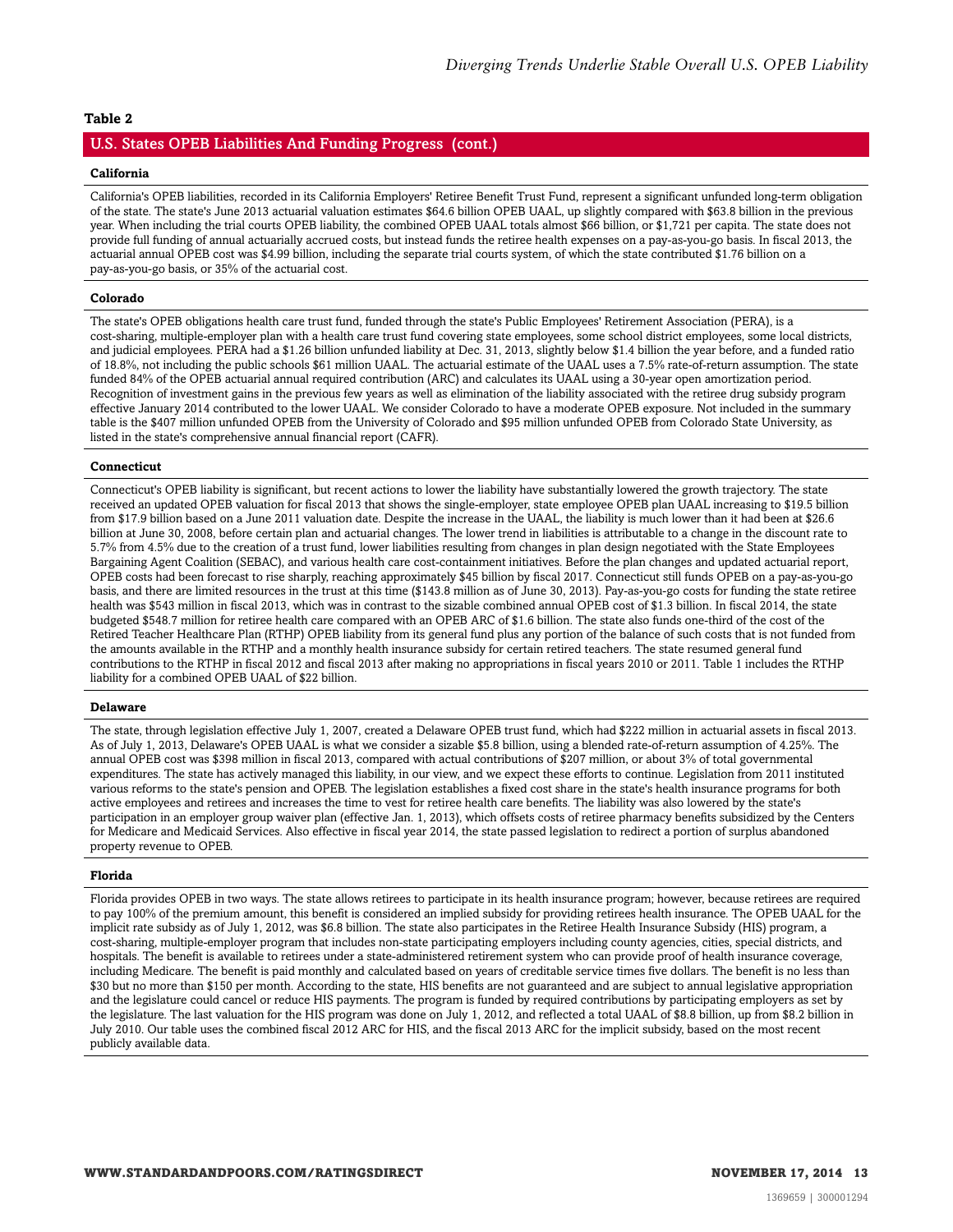#### U.S. States OPEB Liabilities And Funding Progress (cont.)

#### **Georgia**

As plan sponsor, Georgia reports the OPEB liability for the State Employees Postemployment Benefit Fund (SEPBF), the School Personnel Postemployment Health Benefit Fund (SPPHBF), and the State Employees' Assurance Department (SEAD). In addition, although not included in the table, the Board of Regents had an unfunded OPEB of \$3.8 billion at July 1, 2012. The SEPBF -- which includes members of the Employees' Retirement System, the Judicial Retirement System, and the Legislative Retirement System -- had a \$3.6 billion OPEB UAAL as of June 2013 and a 0% funded ratio. The SPPHBF, which includes members of the Teachers' Retirement System and the Public School Employees' Retirement System (and for which the state sets the benefit levels and required local school employer contribution rate, but is not directly responsible for funding) had an unfunded OPEB of \$10.8 billion as of June 2013, and a 0% funded ratio. The SEAD's OPEB (that provides life insurance) is overfunded by \$153 million and had a 120% funded ratio. The combined OPEB UAAL, excluding the Board of Regents liability, totaled \$14.2 billion, which is down slightly from \$14.6 billion as of June 2012 driven by plan changes and changes in claims and contribution experience. The SEPBF had an ARC of \$388 million and the SPPHBF had an ARC of \$982 million in fiscal 2013 of which the state paid 47% and 37%, respectively.

#### **Hawaii**

Hawaii provides certain health care and life insurance benefits through the Employee-Union Health Benefits Trust Fund (EUTF), an agent multiple-employer plan. In fiscal 2013, the state spent \$236 million on EUTF OPEB, which, given its pay-as-you-go approach, equaled just 27% of the annual OPEB cost. The new fiscal 2014 budget included \$100 million of prefunding in fiscal 2014 and as required by statute, there is another \$117.4 million for fiscal 2015. State lawmakers and the governor enacted legislation establishing an upwardly trending contribution glide path so that, by fiscal 2019, the state's annual funding would match the ARC. Due to the new funding policy, the EUTF OPEB UAAL declined significantly to \$8.5 billion based on the July 2013 valuation assuming a 7% discount rate compared with \$11.7 billion as of July 2011 with a 4% assumed discount rate. Because the new funding policy will take several years to ramp up, the benefits of funding the OPEB expense as the liabilities are accrued may not be realized in the short term. Moreover, assuming If economic and tax revenue trends were to materially soften at some point in the next several years, we believe the state's commitment to the new higher contributions could be tested. Nevertheless, we view Hawaii's new funding policy as an important step to help preserve its fundamental solvency into the future. In general, we view the state's willingness to begin confronting its OPEB liability as favorable.

#### **Idaho**

We consider Idaho's OPEB liability to be low. In our view, the state substantially reduced its OPEB exposure beginning in 2010, with the exclusion of Medicare-eligible retirees or dependents from the state-sponsored health benefit and its fixing of the maximum benefit at \$1,860 per year rather than the historical practice of indexing to changes to the benefits given to current employees. Based on a July 1, 2012, valuation date, the state calculates its OPEB UAAL at \$16 million for its retiree health plan, and \$58 million for its combined long-term disability and retiree life insurance plans, levels we consider low. Under the state's pay-as-you-go funding approach, in fiscal 2013 all contributors paid about \$6 million, or 69% of the annual actuarial OPEB cost of \$7.6 million, not including \$39 million of unfunded OPEB for the University of Idaho. The University of Idaho funded more than its actuarial OPEB cost, building up its trust fund, which had \$25 million of actuarial assets at July 1, 2012.

#### **Illinois**

Illinois provides health, dental, vision, and life insurance benefits for retirees and their dependents for two of its retirement systems -- the State Employees' Retirement System and the State Universities Retirement System. The actuarial accrued liability continues to grow significantly in our view. As of June 30, 2013, the OPEB UAAL is estimated at \$34.5 billion compared with \$33.3 billion as of June 2011. Illinois believes that it is not responsible for OPEB for retirees under the Teachers' Retirement System or the remaining two state-sponsored retirement systems. In fiscal 2013, the total annnual OPEB paid on a pay-as-you-go basis was \$625 million, compared with the \$2.38 billion annual OPEB cost. Progress on OPEB reform authorized in 2012 is in question following the Illinois Supreme Court's reversal of the trial court's dismissal of the case. The Supreme Court ruled that health insurance premium subsidies are a benefit of membership in a pension or retirement system. Depending on the lower court outcome, there could be immediate fiscal implications. The state identified \$90 million of premiums to be collected in the current fiscal year under the statutory process authorized in 2012.

#### **Indiana**

In fiscal 2012, Indiana began putting money aside in an OPEB trust, with \$44 million of actuarial assets in the state personnel health care plan, \$21 million in the Indiana State Police Health Care Plan, and \$7 million in the Conservation and Excise Police Health Care Plan for a 18.7% combined funded ratio. The relatively small legislature's health care plan had no OPEB trust assets. The combined OPEB UAAL as of June 30, 2013, was \$315 million, which was the same as of the June 2012 valuation. The state is funding the OPEB liability on a pay-as-you-go basis and contributed \$19.3 million, or 62.7% of its annual OPEB cost. The total OPEB liability has decreased by 40% since 2010 due to state actions to increase premiums, deductibles, and co-payments made by the Indiana state policy members and increased premiums by 25% for the Conservation and Excise Plan.

#### **Iowa**

Iowa does not pay for health care benefits for retirees, who are allowed on their own to buy the same health insurance policy that covers active employees. The state, however, under Governmental Accounting Standards Board (GASB) 45, reports a liability for its retiree health care benefits due to the implied subsidy that is deemed to exist when retired workers pay the same for health insurance as younger active workers. The resulting unfunded OPEB for state employees under the single-employer health care plan was reported as \$233 million based on the last actuarial valuation date of June 30, 2012, with a 0% funded level, as reported in the state's 2013 CAFR. The actuarial annual OPEB cost in fiscal 2013 was \$24 million (down from \$41 million in fiscal 2012), of which contributors paid 42% under the state's pay-as-you-go funding. (In addition, three state universities had an unfunded OPEB liability of \$293 million as of a June 30, 2012, valuation date, which is not included in the above figures.)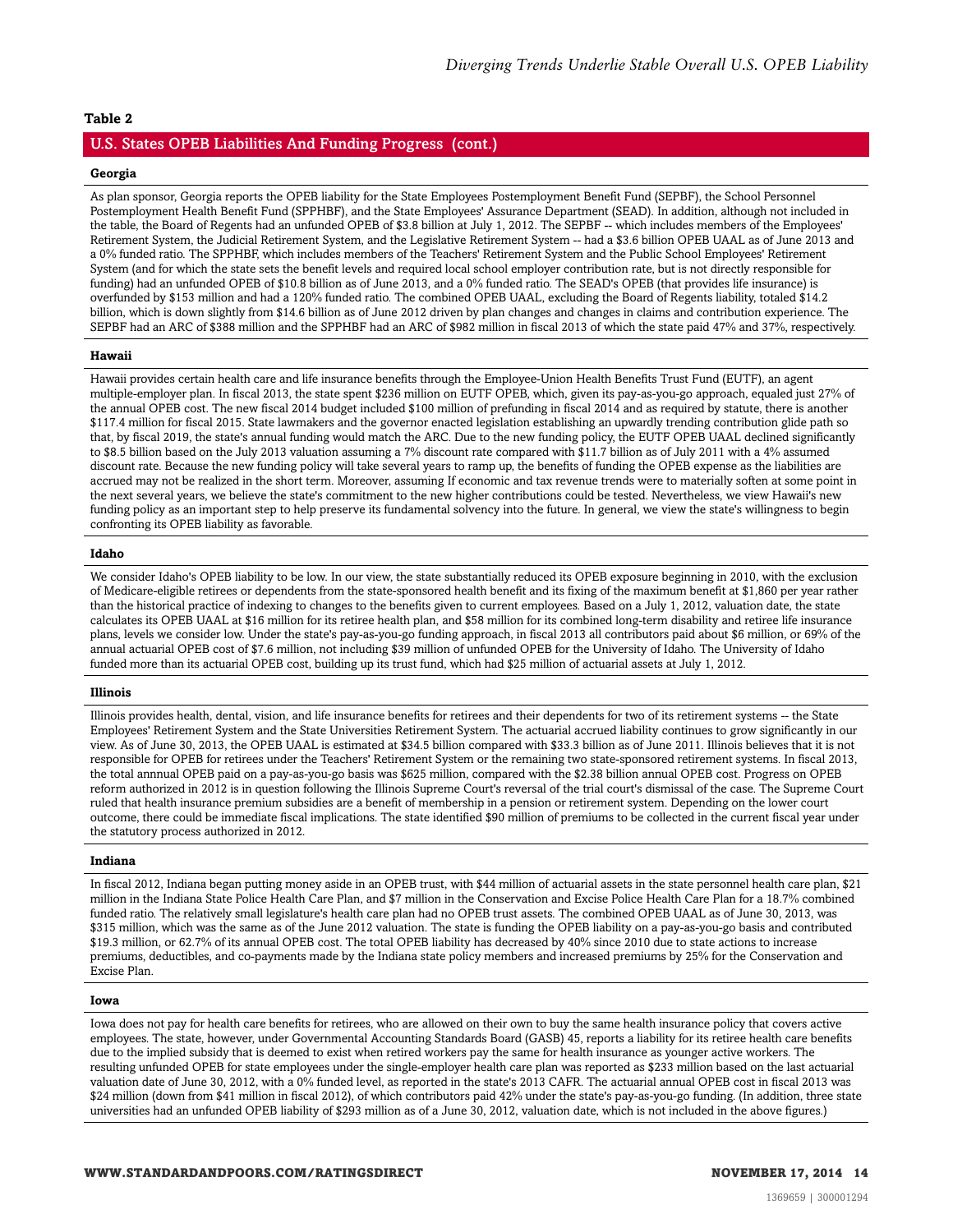#### U.S. States OPEB Liabilities And Funding Progress (cont.)

#### **Kansas**

We view the state's OPEB risk to be low, given the relatively limited benefits provided, Kansas' discretion to change benefits, and an ARC that is relatively low in relation to the state budget, compared with that of other states. Kansas provides two OPEB plans: a death and disability plan administered by the Kansas Public Employees' Retirement System (KPERS) and a postemployment health insurance benefit plan administered by Kansas Health Policy Authority. The UAAL for the health insurance plan, which is funded on a pay-as-you-go basis, was \$278 million as of June 30, 2013. Including the KPERS OPEB liability, the total combined UAAL for the two plans is \$528 million with a 4.5% funded ratio. The state funded about 78% of the combined \$85 million actuarial annual OPEB cost in fiscal 2013.

#### **Kentucky**

The state primarily provides OPEB through insurance funds in its Kentucky Employees Retirement System (KERS) and Kentucky Teachers' Retirement System (KTRS) with additional OPEB provided through the state police, judicial, and legislators retirement systems. The aggregate unfunded OPEB liability of \$4.85 billion as of June 30, 2013, declined 22% from the June 2012 valuation estimates due, in part, to a change in the assumed discount rate used to value assets in the non-hazardous KERS plan to 7.75% compared with 4.50% in the previous year. As of June 30, 2013, the KERS had an OPEB UAAL of \$1.65 billion, significantly below the \$2.7 billion last year. In April 2010, the governor signed into law House Bill 540. The bill created the KTRS insurance trust fund to supplement the current medical insurance fund, specifically dedicated to health benefits. The bill's purpose is to increase employee and employer contributions to KTRS over a six-year period. Under a separate bill, House Bill 531, the state authorized Asset and Liability Corp. to issue up to \$875 million in funding notes to repay KTRS pension for loans made to KTRS medical insurance fund and to refinance those obligations.The KTRS' OPEB liability declined slightly to \$3.1 billion as of June 30, 2013, from \$3.3 billion the past year. In fiscal 2013, the state contributed \$383 million, or 72.5% of the combined OPEB ARC. In the past, the state has issued notes to cover loans made from the pension fund to the medical insurance trust fund and to cover its funding obligation for medical insurance. In the 2012-2014 biennium budget, the state authorized the issuance of \$152 million in notes for this purpose. No such notes are contemplated in the fiscal 2015-2016 biennium budget.

#### **Louisiana**

Louisiana primarily provides retiree health care benefit programs and life insurance through a defined-benefit, agent multiple-employer plan administered through the Office of Group Benefits. The state had an unfunded OPEB actuarial liability of about \$5.5 billion as of July 1, 2013, the most recent actuarial valuation, which translates to a OPEB liability per capita of \$1,188. There is an additional \$2.1 billion OPEB UAAL from Louisiana's component units, including the state universities. During the 2008 legislative session, the state approved the creation of an OPEB trust, although it has not been funded as of year-end 2013. In fiscal 2013, Louisiana contributed \$185 million, or about 50% of the actuarially recommended annual OPEB cost, which was funded on a pay-as-you-go basis.

#### **Maine**

Maine funds retiree health benefits for retired state employees and funds a portion of the health premiums for retired teachers. Additional OPEB includes group life insurance and for first responders. In fiscal 2013, the state reduced medical benefits for early retirees and put a cap on the state's contribution to the retiree medical premium, contributing to a reduction in OPEB liabilities. As of June 30, 2013, the combined unfunded OPEB liability was \$1.8 billion, down from \$1.96 billion as of June 2012. In fiscal 2013, the combined OPEB trust funds had an actuarial value of \$213 million for a 10.5% funded ratio. Statutory law requires that beginning in fiscal 2009, Maine may not create an unfunded OPEB liability other than that resulting from experience losses, which must be amortized over 10 years, and requires other unfunded OPEB liabilities to be retired in 30 years or less from July 1, 2007. However, in fiscal 2010 the state paid only pay-as-you-go OPEB costs, although it budgeted a transfer of \$14.4 million into its OPEB trust fund in fiscal 2011 to reduce the unfunded liability. In fiscal 2013, Maine contributed about 78% and 68% of the actuarial annual OPEB cost for the state employee and teachers, respectively.

#### **Maryland**

Maryland provides OPEB through its State Employee and Retiree Health and Welfare Benefits Program. As of June 30, 2013, the actuarial accrued OPEB unfunded liability was \$8.1 billion compared with \$9.4 billion in fiscal 2012, which incorporates an assumed 4.75% discount rate compared to a 4.25% from the 2012 valuation. The updated liability estimate for fiscal 2013 is well below the \$15.9 billion recorded before the health care benefit reforms approved by the General Assembly in 2011. The reforms included increased premium payments and prescription drug copayments. Chapter 355 of the Laws of 2007 created the postretirement Health Benefits Trust Fund as an irrevocable trust. The amount held in trust for OPEB as of June 30, 2013, was about \$223 million for a 2.7% funded ratio. Fiscal 2013 contributions provided for 60.6% of the actuarial annual OPEB cost, which includes some prefunding as well as pay-as-you-go costs. Maryland Transit Administration's retiree health care benefit also has an unfunded OPEB liability of \$671 million, not included in this table.

#### **Massachusetts**

Massachusetts has a \$15.4 billion unfunded actuarial accrued OPEB liability, which we consider sizable, but we note the decline from \$16.3 billion recorded in 2012 due to favorable claims experience and as various reform measures were phased in. The commonwealth paid \$585 million for OPEB in fiscal 2013, which represented 45.5% of the actuarial annual OPEB cost. Massachusetts established a trust fund to begin to accumulate assets toward the liability and is dedicating tobacco settlement revenues to the trust fund (to be phased in over 10 years) to provide a permanent funding source, which we consider a credit positive. The retiree health trust had assets of about \$407 million as of Jan. 1, 2013, for a 2.6% funded ratio. Given the low funding level, the OPEB UAAL assumes a discount rate of 4.5%. Included in the OPEB table is the Massachusetts School Building Authority, which had no unfunded OPEB liability and OPEB plan assets of \$1.9 million.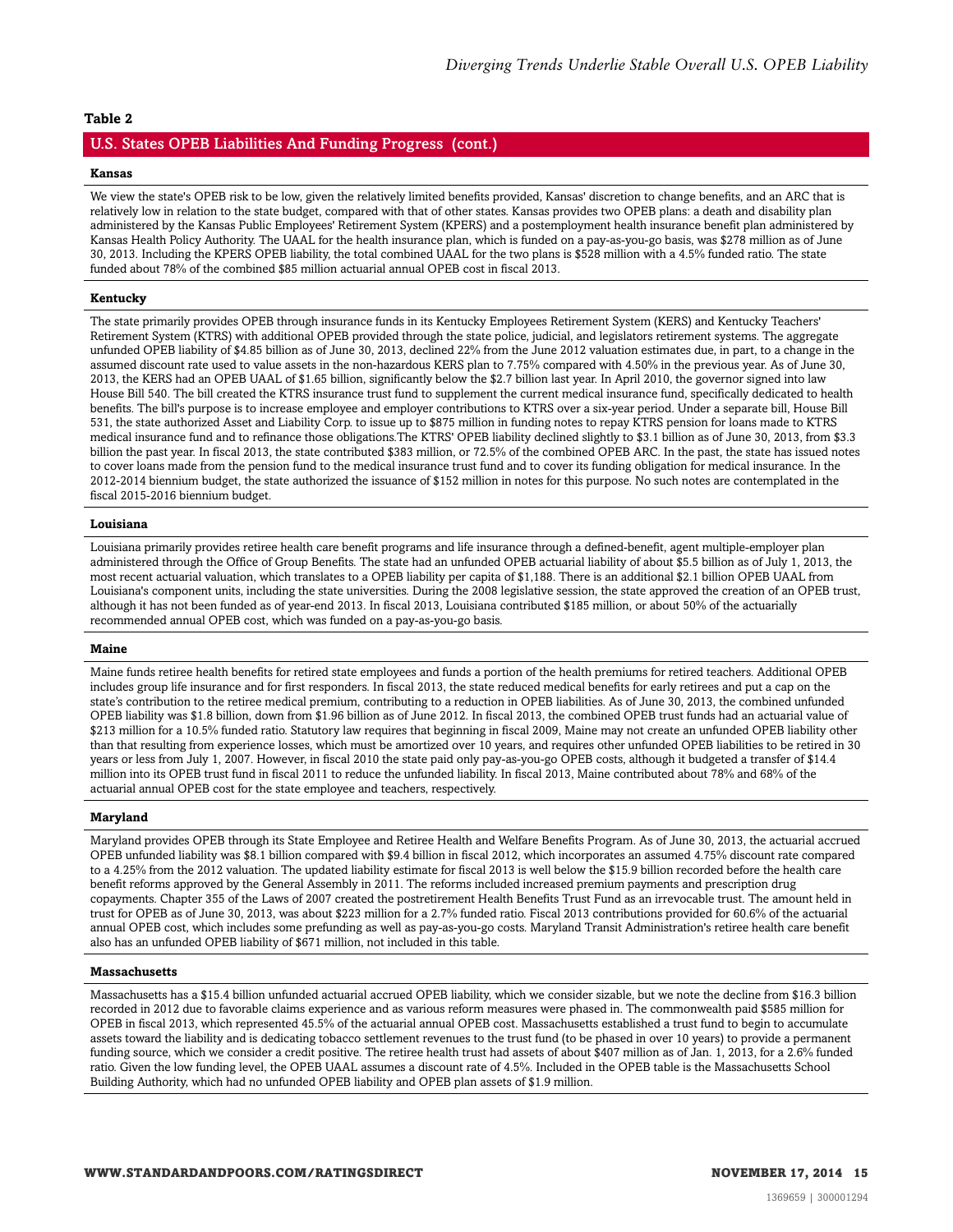#### U.S. States OPEB Liabilities And Funding Progress (cont.)

#### **Michigan**

Michigan provides health, dental, and vision benefits, as well as life insurance coverage, to retirees of all state pension plans to which it makes contributions, except the military retirement plan. The majority of the state's retiree benefits payments go toward retirees under the State Employees Retirement System (SERS), with retirees in the State Police Retirement System (SPRS) making up most of the remainder. Michigan has an unfunded OPEB obligation of \$10.1 billion (as of a Sept. 30, 2012, valuation date), or \$1,023 per capita, a level we consider as average compared to other states, with a decline from \$15.4 billion the year before, and we expect it to decline further in succeeding valuations due to a trend of funding actuarial OPEB ARC during fiscal years 2012-2015, which we expect to continue in future years. The decrease in OPEB in 2012 was due to the capping of various future benefits and the change in the actuarial assumed investment rate of return to 8% as of the September 2012 valuation date from 4% as of September 2011 to reflect \$377 million of assets put aside into an OPEB trust fund for the SPRS and SERS for a 4% funded ratio. In fiscal 2013, Michigan paid 96% of the actuarial annual OPEB cost across its various OPEB retirement systems, although it contributed 103% for SERS' actuarial annual OPEB cost. The recently enacted fiscal 2015 state budget appropriates for OPEB costs at a level equal to actuarial ARC, which should continue to decrease unfunded OPEB in future years. Unlike accrued pension benefits, state courts have ruled that health care benefits are not protected as a matter of law, indicating in our view potential legal ability on Michigan's part to cut OPEB liabilities under new union contracts. The teachers' pension system calculated unfunded teacher OPEB at \$13.5 billion as of Sept. 30, 2012, which is not included in the table. Although the state does not pay teacher OPEBs, it does provide operating aid to local school districts.

#### **Minnesota**

The state allows retirees to participate in its active employee health care plan with the same premium rate, thereby creating an implicit rate subsidy. Minnesota also subsidizes health care premiums for certain retirees until age 65. As of July 1, 2012, the most recent actuarial valuation, the unfunded UAAL for the state's OPEB declined to \$651.9 million from \$799 million as of July 1, 2010, although the assets remain at 0. The UAAL per capita is what we consider low at \$120. The annual other postemployment payment was equal to 57% of the \$67.3 million benefits cost in fiscal 2013, a decline from the 67% level in fiscal 2012. These figures do not include about \$95 million of unfunded OPEB from the University of Minnesota, which has been funding its OPEB on a pay-as-you-go basis.

#### **Mississippi**

Mississippi provides just one OPEB plan, a medical plan and life insurance program administered by the State and School Employees' Health Insurance Management Board. Based on the plan's most recent valuation on June 30, 2013, the total UAAL is about \$690 million, which largely reflects the implicit rate subsidy. The state finances the plan on a pay-as-you-go basis. The state funded 64% of the \$46 million actuarial annual OPEB cost in fiscal 2013, which reflected pay-as-you-go costs. We view the state's OPEB risk to be low to moderate compared with other states, given the state's discretion to change benefits and an ARC that is relatively low in relation to the state budget.

#### **Missouri**

Missouri's OPEB are provided by three funds. The UAAL for the state's OPEB was \$2.67 billion at the end of fiscal 2013, or about \$440 per capita, a slight decrease from fiscal 2012. Missouri has \$89.5 million of assets in one of the funds, which provides for an overall funded ratio of 3.2% for the three funds. The actual contributions in fiscal 2013 were equal to 41% of the actuarially determined annual OPEB costs during the year.

#### **Montana**

We consider Montana's unfunded OPEB liability to be low, consisting only of an implicit rate subsidy. The state's unfunded OPEB liability was \$447 million, with a combined actuarial annual OPEB cost of about \$58 million. This is the combined liability for both the state and the Montana University System (MUS) plans, with valuation dates of Dec. 31, 2011, and June 30, 2012, respectively. Both plans allow retirees to participate, as a group, at a blended rate with active employees in which retirees do not cover all of their own related costs. This results in the reporting of an implicit rate subsidy in the related financial statements. We consider the state's unfunded OPEB liability per capita of \$440 relatively moderate compared to other states. The actuarial annual OPEB cost in fiscal 2013 was \$42 million for the state plan and \$16 million for the MUS plan. The state plans to continue funding the health insurance plan on a pay-as-you-go basis.

#### **Nebraska**

The state's liability for other postemployment benefits is minimal because it does not directly offer postemployment benefits. Nebraska's liability for OPEB is limited to the participation of retirees before the age of 65 in the state health care plan, which creates an implicit rate subsidy for retirees. Retirees are not eligible to participate after age 65, thereby only creating a modest implicit unfunded actuarial liability. The state does not disclose an actuarial valuation of its implicit OPEB subsidy.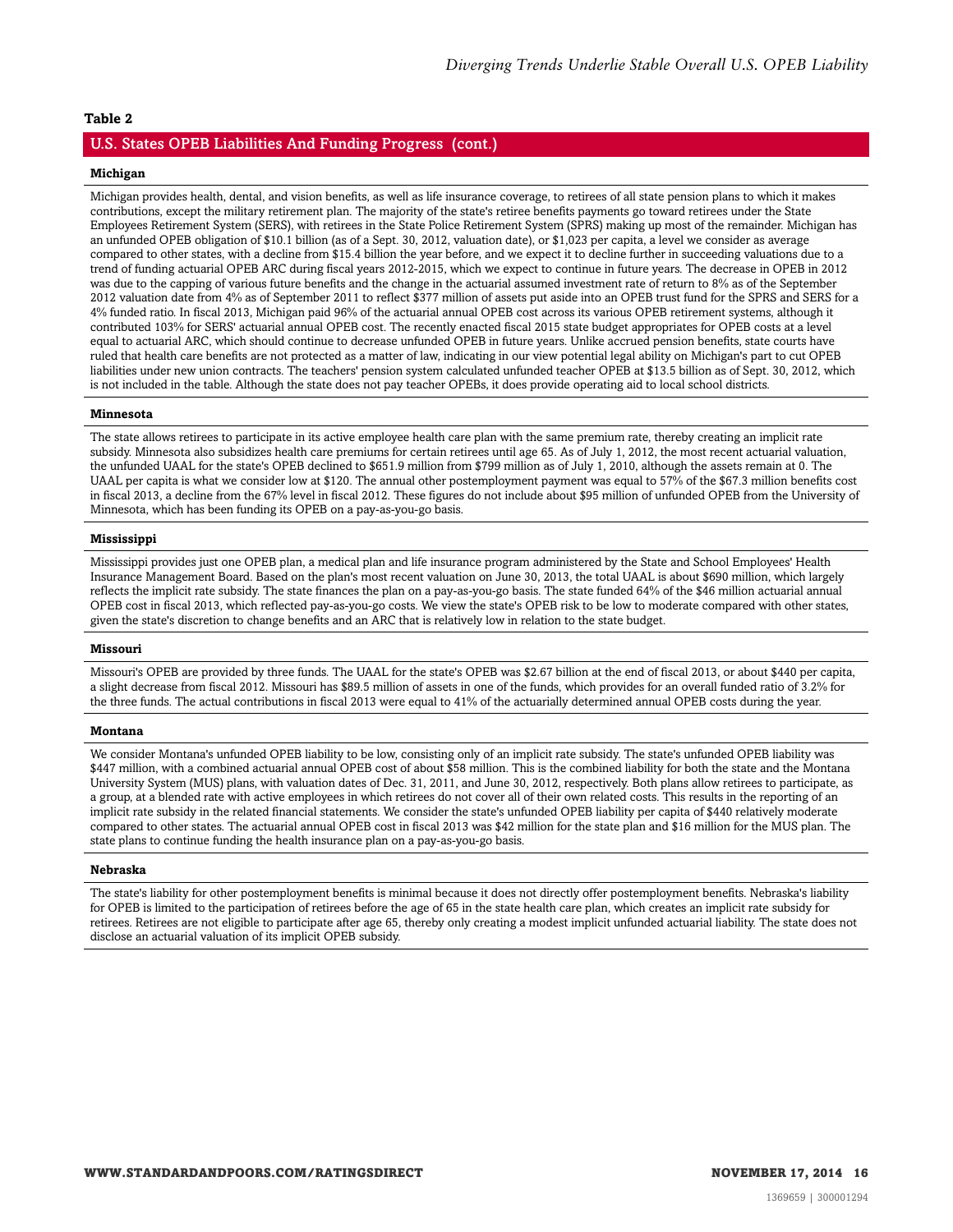#### U.S. States OPEB Liabilities And Funding Progress (cont.)

#### **Nevada**

Nevada provides OPEB through its State Retirees' Health and Welfare Benefits Fund, which had an unfunded OPEB liability of \$1.18 billion as of July 1, 2012, which reflects a 20% increase compared with \$977 million in July 1, 2010. The UAAL increased by 25% compared with the 2010 valuation due to a combination of plan design and assumption changes, use of trust fund assets, and estimated costs associated with the Patient Protection and Affordable Care Act provisions imposing a 40% excise tax on per capita medical benefit costs exceeding certain thresholds after 2018. In fiscal 2011, the legislature directed \$24.7 million of assets from the Retirees' Benefits Investment Fund toward its cost of providing benefits that year although were no additional investments or withdrawals in the fund through fiscal 2013. As of July 1, 2012, the trust fund only had \$1.3 million in assets compared with \$29.9 million as of July 1, 2010. The increase in the UAAL follows a previous large decline in the liability after the 2009 and 2011 legislatures reduced OPEB benefits and increased employee contributions. During the 2011 legislative session, health care benefit eligibility was ended for state employees hired after Jan. 1, 2012. This action, in addition to changing to a high-deductible health plan and increasing beneficiary premiums, reduced the state's OPEB UAAL to \$947 million as of July 1, 2010, from \$1.85 billion as of July 1, 2009, and the state's actuarial annual OPEB cost declined as of fiscal 2011 to about \$110 million from \$213 million at June 30, 2010. The annual OPEB cost has drifted back up somewhat, to \$130 million in fiscal 2013; the state paid \$50.4 million for the cost of providing benefits on a pay-as-you-go basis, \$16.8 million of which was in the form of an implicit rate subsidy and not a direct cash outlay by the state.

#### **New Hampshire**

New Hampshire provides OPEB through its single-employer Retiree Benefit Risk Management Fund (RBRMF) as well as through the New Hampshire Retirement System's medical premium subsidy program for a closed group of retirees. The state's combined OPEB UAAL as of fiscal 2013 totaled \$2.5 billion, down 15% compared with \$2.99 billion reported last year. The decline is attributed primarily to a reduction in the OPEB UAAL of the RBRMF, which declined 18% between the the most recent Dec. 31, 2012, valuation date and the Dec. 31, 2010, valuation date to \$1.86 billion. The actuarial annual OPEB cost for the RBRMF was \$138 million in fiscal 2013 based on the 2012 valuation, for which the state paid \$51 million on a pay-as-you-go basis. The actuarial annual cost for the medical premium subsidy is not available. The state's 2012-13 biennium budget eliminated New Hampshire's contribution to local governments for local government pensions and the medical subsidy which reduced state costs. In recent years, the state also imposed a monthly fee for the RBRMF for employees under the age of 65. In fiscal 2011 and fiscal 2012, the state passed legislation to increase the required years of service for OPEB eligibility for certain groups of employees. The medical premium subsidy's last OPEB actuarial valuation was June 30, 2013, with an unfunded OPEB of \$688 million, including \$22 million of assets.

#### **New Jersey**

New Jersey provides OPEB throught its Health Benefits Program for state, teachers, and local government employees. As of July 1, 2013, the date of the last OPEB actuarial valuation, the total UAAL was \$66.8 billion, with a funded ratio of 0%, which was composed of \$53 billion for state and education employees and \$13.8 billion for local government employees, some of whose other OPEB becomes the obligation of the state upon their retirement. New Jersey's aggregate OPEB liability increased in 2013 compared with the 2012 valuation; however, the UAAL is still significantly below 2010 levels due to changes in the state's prescription drug plan and the 2011 Pension and Health Benefits Reform Legislation passed on June 28, 2011. At the time, the state's liability declined by \$11.3 billion, or 16%, to \$60.01 billion as of July 1, 2011. Of this amount, \$9.4 billion was due to changes in the prescription drug Medicare integration from a retiree drug subsidy program to an employer group waiver program. Under this program, the state became an official Medicare Part D plan, which entitles it to collect larger subsidies from the federal government. The impact of the legislation was a \$2.5 billion reduction in the UAAL. The legislation requires all public employees to contribute more to their health insurance coverage and also requires future retirees to contribute to the cost of their postemployment medical coverage. New Jersey funds OPEB on a pay-as-you-go basis. In fiscal 2013, the state paid \$1.5 billion, or about 31% of the actuarial annual cost for the state and education employee postemployment medical benefits. In addition, included in the table is \$322 million of employer contributions made toward a \$1.2 billion ARC in fiscal 2013 for the local employee postemployment medical benefits. In fiscal 2014, the state spent \$1.4 billion on pay-as-you-go state and education postemployment medical benefits. For fiscal 2015, the budget increases by approximately \$300 million to \$1.70 billion. Management expects this cost to continue to increase, but for the rate of growth to decrease in the future.

#### **New Mexico**

The state provides medical, dental, vision, and life insurance plans to retired state employees. The New Mexico Retiree Health Care Authority's (RHCA) fiscal 2013 CAFR indicates an unfunded OPEB obligation in its multi-employer retiree health care fund of about \$3.6 billion, which was 5.8% actuarially funded by \$227 million of assets in an OPEB trust fund as of a June 30, 2012, actuarial valuation date. The fiscal 2013 OPEB ARC was about \$354 million of which 38% was funded. Employer and employee contribution rates for OPEB are set by statute, and phased increases beginning July 1, 2012, brought the employer contribution rate to 2.000% from 1.666%, and the employee contribution rate to 1.000% from 0.833%. New Mexico estimates the OPEB trust fund is solvent through 2033. Although the legislature did not pass proposed increases to employer and employee contributions last year, the RHCA board plans to again propose increases in payroll contributions, institute minimum age requirements, and increase years of service required for eligibility to extend solvency of the plan to 2040.

#### **New York**

We view New York State's unfunded OPEB liability as high and growing due to underfunding of the ARC and lack of a fund to prefund OPEB costs. In addition to the New York State Health Insurance Program's OPEB liability, New York considers the State University of New York's (SUNY) OPEB a state obligation. The state's combined OPEB UAAL was \$68.2 billion based on an April 1, 2012, actuarial valuation date, using the frozen entry age actuarial cost method and an assumed 3.1% discount rate. In fiscal 2013, the actuarial annual OPEB cost was \$2.6 billion for the state system and \$784 million for the SUNY, but New York State contributed combined pay-as-you-go funding of only \$1.4 billion.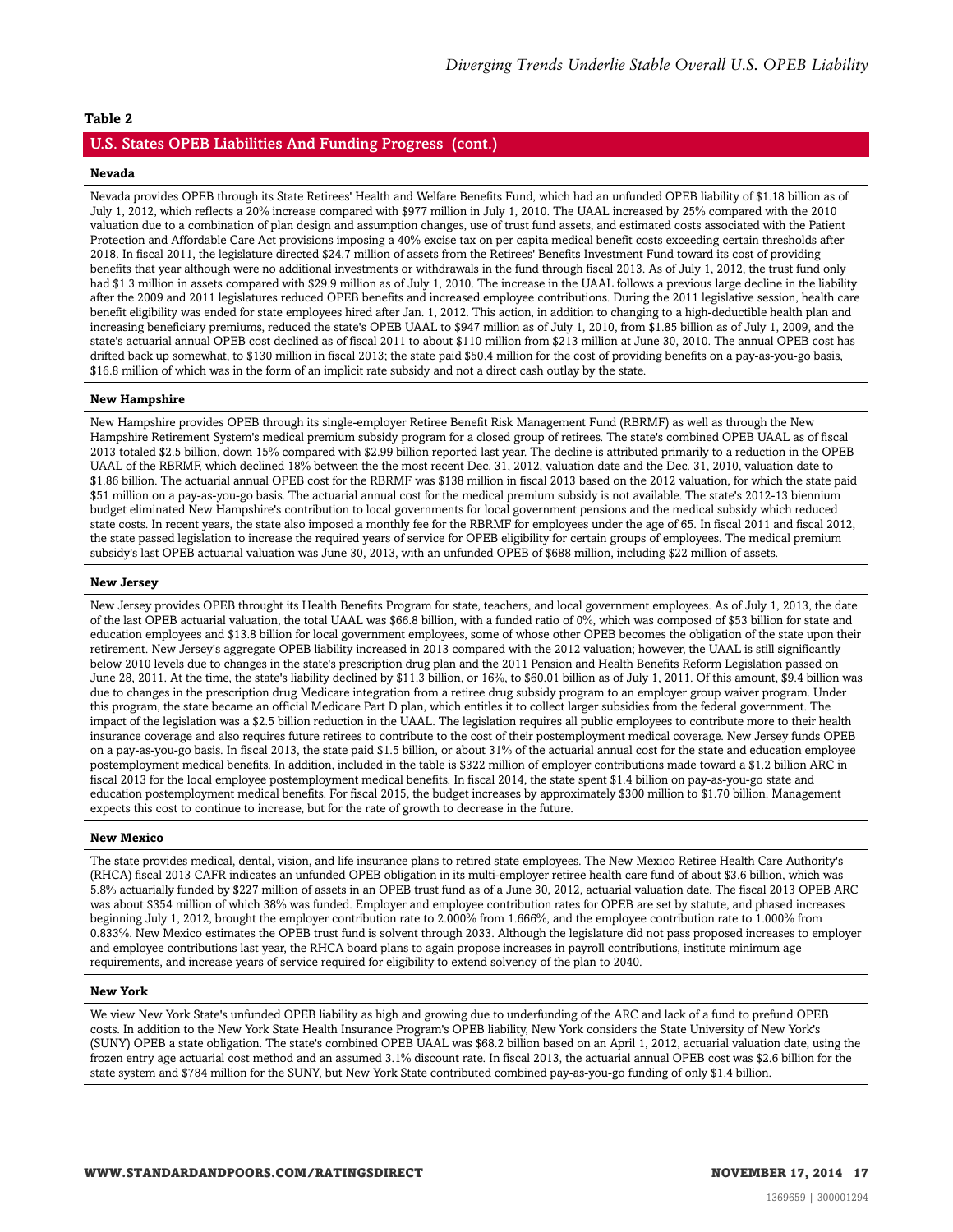#### U.S. States OPEB Liabilities And Funding Progress (cont.)

#### **North Carolina**

North Carolina administers two OPEB plans: the Retiree Health Benefit Fund and the Disability Income Plan. Although North Carolina's OPEB liabilities as of Dec. 31, 2013, continue to be high, in our view, with a combined OPEB UAAL per capita of \$2,600 the state has made adjustments to the benefits of new employees and established an employee benefit trust fund in an effort to control costs and provide a mechanism to accumulate assets. The state also revised its retiree health care plan to implement a consumer directed health plan option and introduced fully insured Medicare Advantage options for Medicare retirees. These changes as well as a change to the assumed per capita health costs contributed to a 22% reduction in the combined retiree health and disability income OPEB UAAL to \$23.2 billion between the Dec. 31, 2011, and the Dec. 31, 2012 valuation. As of Dec. 31, 2013, the state's combined OPEB UAAL increased 10% compared to the previous year to total \$25.6 billion, net of a combined \$1.3 billion in assets in trust, which incorporated updated demographic and plan experience assumptions. In fiscal 2013, all participating employers in the retiree health care plan contributed total OPEB costs of \$849 million (of which the state and its component units contributed its statutorily required contribution of \$411 million). The disability income plan reported a \$80.5 million unfunded liability as of Dec. 31, 2013, and participating employers funded 100% of the \$64 million OPEB ARC for the disability income plan, of which the state contributed its statutorily required amount of \$34 million.

#### **North Dakota**

We consider North Dakota's OPEB obligations to be low, due to relatively modest retiree benefits. The state's multiple-employer health insurance credit fund had an unfunded OPEB liability of \$48 million as of June 30, 2013, with \$66 million in trust assets, for a 34.7% funded ratio. The state also has an implicit health care subsidy for retirees who are not eligible for Medicare with an implicit unfunded OPEB of \$65 million at June 30, 2011, the last valuation date. There is a small unfunded OPEB liability of \$6 million for Job Service North Dakota, a single-employer plan. For all state plans on a combined basis, North Dakota paid \$13 million for retiree benefits, or about 84% of the OPEB ARC in fiscal 2013.

#### **Ohio**

Ohio has assessed its OPEB regularly and has been one of the few states to actively manage this liability and accumulate assets to fund it. Health care benefits are not vested and benefits and contributions are subject to adjustment according to the state. For the Public Employees Retirement System (PERS), the UAAL decreased substantially as of Dec. 31, 2012, to \$7 billion compared with \$18.9 billion as of 2011. The state had accumulated assets of \$12.2 billion as of Dec. 31, 2012, for a 63.6% funding ratio. This is substantially improved from a 39.1% funding ratio in 2011 due to various reforms included in the most recent health care preservation plan approved by the legislature. These reforms include various eligibility and benefit changes as well higher employer contributions being diverted to fund OPEB. For the State Teachers Retirement System, the UAAL is \$1.2 billion with accumulated assets of \$3.5 billion (74.4% funded ratio) as of Jan. 1, 2014. The Ohio Police and Fire Pension Fund had a UAAL of \$3.3 billion (22% funded ratio) as of Jan. 1, 2013. In 2013, the School Employees Retirement System health care, Medicare B, and death benefit funds had a \$2.8 billion UAAL and \$517 million of assets (13% funded ratio) as of June 30, 2013. The Highway Patrol Retirement System had a UAAL of \$337 million (23.3% funded ratio) at Dec. 31, 2013.

#### **Oklahoma**

The state sponsors seven public employee defined benefit retirement plans: the Oklahoma Public Employees Retirement System (OPERS), Teachers Retirement System (TRS), Uniform Retirement System for Justices and Judges (URSJJ), Firefighters Pension and Retirement System, Police Pension and Retirement System, Law Enforcement Retirement System (LERS), and Wildlife Conservation Retirement Plan (WCRP). Oklahoma provides other postemployment benefits (OPEB) including disability and death benefits as part of its OPERS, TRS, URSJJ, LERS, and WCRP plans. Benefits are provided through the State and Education Employee Group Insurance Board (SEEGIB) and are statutorily capped at \$105 per employee per month. The Department of Wildlife Conservation is the only department that makes a contribution on behalf of its retirees and had an OPEB liability of \$4.6 million with an actuarial annual OPEB cost of \$324,000 in fiscal 2013, of which the department contributed \$187,000 on a pay-as-you go basis. This small OPEB liability (combined contributions totaled \$47 million for fiscal 2013) is included in the state's pension liabilities. Oklahoma has determined that SEEGIB does not constitute an OPEB plan, according to the provisions of GASB Statement 43.

#### **Oregon**

Many of the state's former employees are eligible for health care benefits through the multiple-employer Oregon Public Employees' Retirement System (PERS). For these retirees, Oregon offers two types of benefits, which entail an explicit subsidy. The larger of the two relates to the PERS' retirement health insurance account program, which had a total UAAL of \$180 million, net of the \$292 million in trust assets, as of Dec. 31, 2012. The state's retiree health insurance premium account had an unfunded liability of \$56 million as of the same valuation date, which is entirely allocable to the state. Oregon's Public Employees Benefits Board (PEBB) also allows employees not in the PERS insurance plan to purchase pre-Medicare insurance benefits at a rate subsidized by the state. This translates to an estimated UAAL of about \$155 million as of July 1, 2011, the last valuation date. The total OPEB UAAL, therefore, as of 2011 for PEBB, and 2012 for the explicit liabilities was \$391 million. The state is funding its actuarially determined contribution for the PERS postemployment health care benefit obligation, but management reports that the state does not plan to set aside a reserve for the PEBB plan.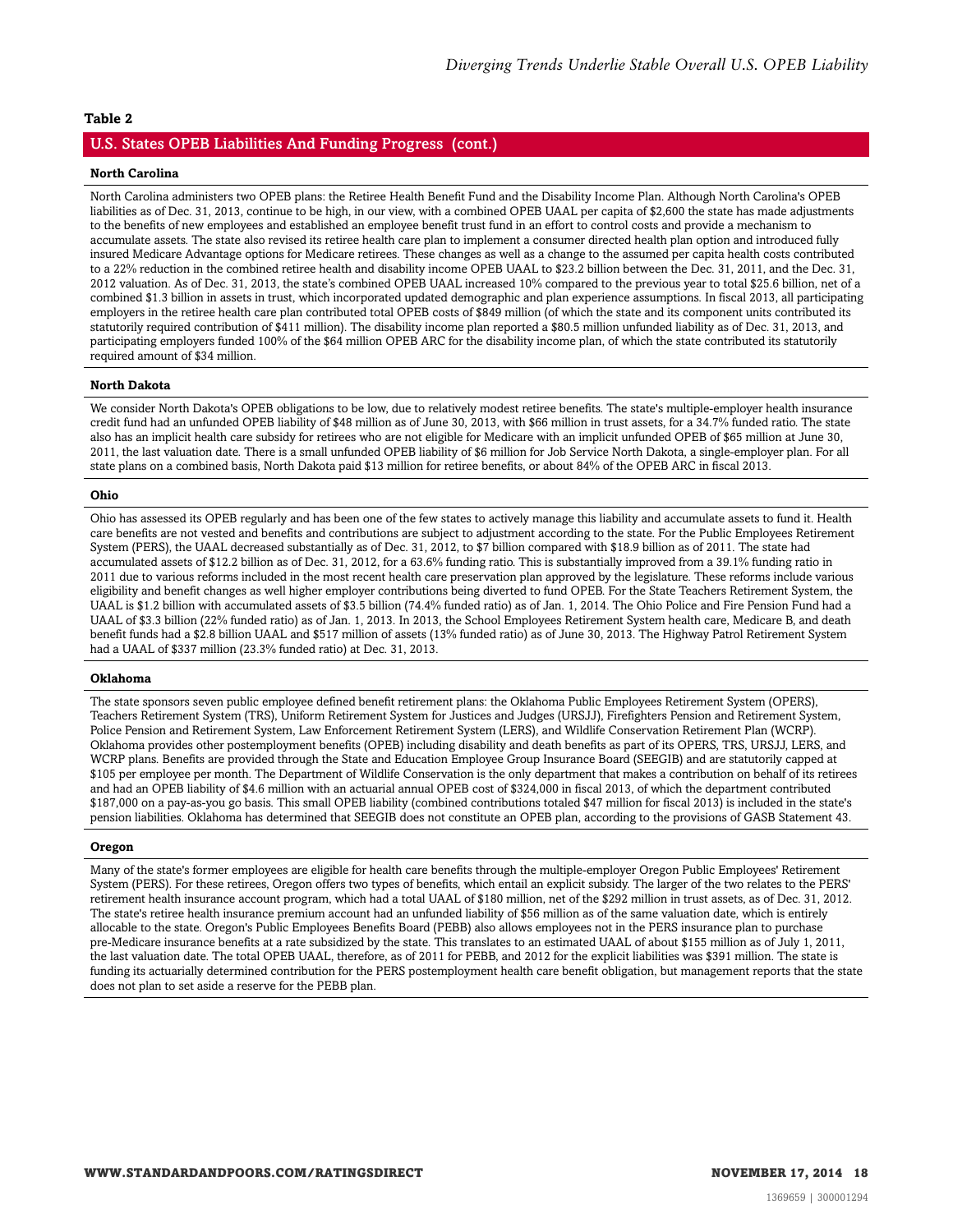#### U.S. States OPEB Liabilities And Funding Progress (cont.)

#### **Pennsylvania**

Based on the most recent valuations, Pennsylvania's OPEB unfunded liability for its retired Employee Health Care Program and its retired Pennsylvania State Police Program was about \$16.3 billion as of June 30, 2013. The commonwealth paid \$682 million in fiscal 2013, or 63% of the actuarial annual OPEB cost. The commonwealth employs a pay-as-you-go system and has consistently not funded its full ARC payment, a liability that Standard & Poor's expects will increase. In the past, Pennsylvania had taken some steps to contain the growth, including increasing employee contributions, raising the years of service for early retirement to 20 years from 15, introducing alternative plans, and offering the option for employees to enroll in a Medicare health management organization or preferred provider organization plan. The table also includes separate OPEB plans for the judiciary, house, and senate with combined OPEB UAAL of \$1 billion as of the latest valuation dates.

#### **Rhode Island**

The unfunded liability for the state's OPEBs, as of June 30, 2013 (the latest valuation), was \$674 million, excluding the board of education liability. The liability is about \$641 per capita. Rhode Island budgeted for the full OPEB annual required contribution for fiscal years 2011 through 2013, and began funding its OPEB trust fund during 2011, with actuarial assets of \$49 million at the end of fiscal 2013.

#### **South Carolina**

The South Carolina Retiree Health Insurance Trust Fund is funded on a pay-as-you-go basis with minimal additional fund accumulation to pay health benefits for state and public school retirees and their covered dependents. The state also has a Long-Term Disability Insurance Trust Fund, which was overfunded by \$12 million as the result of \$36 million held in trust on an actuarial basis. The combined UAAL for retiree health and dental insurance benefits and long-term disability insurance benefits earned as of June 30, 2012, was an estimated \$9.7 billion, down \$10.1 billion from June 30, 2011. The fiscal 2013 combined OPEB ARC was \$828 million, which South Carolina funded at 50%. The state established the two OPEB trust funds in 2008, and the general assembly has incorporated a recurring \$2.4 million annual appropriation for OPEB into its budget. Additionally funded with a payroll surcharge and investment income, the actuarial value of the combined OPEB trust balances totaled \$625 million as of the last valuation date resulting in a 6% funded ratio.

#### **South Dakota**

In our opinion, the OPEB liability is low and is limited to an implicit rate subsidy. The UAAL was only \$68 million, or \$80 per capita as of July 1, 2012, the last valuation date. We understand the governor recently notified retirees that respective rates in fiscal 2015 will reflect total cost and retirees will remain responsible for paying their full premium. Because of this change, state officials expect no implicit OPEB liability will be recorded on a generally accepted accounting principles (GAAP) basis in their future financial statements.

#### **Tennessee**

Tennessee's most recent actuarial unfunded OPEB liability as of a July 1, 2011, valuation date, was \$1.48 billion for its state employees, \$221 million for its state Medicare supplement plan, \$217 million for the state share of the Teachers Group Plan, and \$163 million for the teachers Medicare supplement plan. However, the \$1.48 billion unfunded OPEB liability includes \$533 million in implicit subsidy, leaving an explicit subsidy of \$943 million. The state has been funding its OPEB liability on a pay-as-you-go basis and has not funded an OPEB trust fund. In fiscal 2013, the state portion of the annual actuarial OPEB cost was \$201 million for all four plans, of which it paid \$102 million, or 51% in aggregate. Officials are likely to continue to use pay-as-you-go financing to fund this liability.

#### **Texas**

Texas provides retiree health benefits through a State Retiree Health Plan (SRHP) administered by the cost-sharing, multiple-employer Employees Retirement System. The state also provides OPEB benefits through a separate cost-sharing, multiple-employer Teacher Retirement System benefit fund (TRS-Care). The SRHP had an unfunded OPEB liability of \$23.0 billion as of Aug. 31, 2013, up from \$20.8 billion at Aug. 31, 2012. The main driver of the increase in the actuarial UAAL estimate reflects ongoing payroll and salary growth as well as changes to actuarial assumptions based on plan experience that more than offset minimal savings from recent plan changes to retiree contribution rates based on years of service. The TRS-Care OPEB UAAL totaled \$29.3 billion in 2013, up from \$26.8 billion in 2012, incorporating a minimal \$551 million of actuarial assets in trust as of Aug. 31, 2013 (1.9% funded ratio). The actuarial estimate incorporates minimal savings from changes made in 2013 to raise the eligibility age for TRS-Care health benefits to 62 from 60. The state's aggregate OPEB UAAL of \$61.2 billion across plans as of Aug. 31, 2013, increased 10% compared with the Aug. 31, 2012, valuation and is higher than the median for U.S. states. The SRHP had a "reverse" OPEB implicit subsidy in fiscal 2013 as a result of federal Medicare subsidies, whereby excess retiree contributions for health care actually subsidized active employees by \$74.5 million. The SRHP has been funded on a pay-as-you-go basis and has no actuarial assets. TRS-Care funding from retirees, active employees, local school districts, and the state in fiscal 2013 totaled \$477 million, or 25% of the ARC. Also included in the summary table is the University of Texas' unfunded OPEB of \$6.9 billion and Texas A&M University's unfunded OPEB of \$1.9 billion.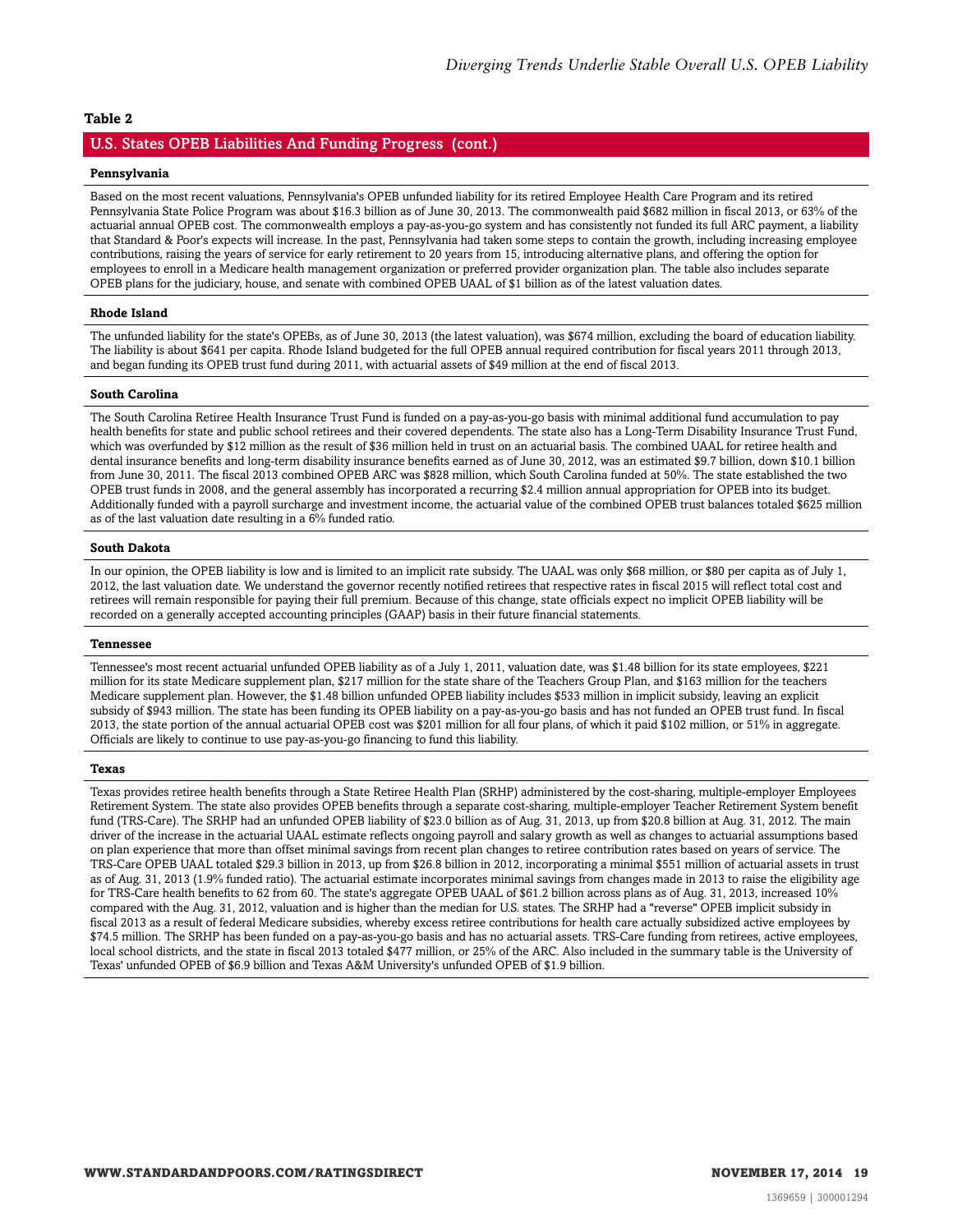#### U.S. States OPEB Liabilities And Funding Progress (cont.)

#### **Utah**

Utah has two OPEB funds -- one for state employees and one for elected officials -- with an aggregate \$268 million OPEB UAAL as of Dec. 31, 2012, the most recent valuation date. The state's employee OPEB plan is capped; only state employees entitled to receive retirement benefits and hired before Jan. 1, 2006, are eligible to receive OPEB health and life insurance benefits. The unfunded OPEB liability for state employees was \$259 million as of the Dec. 31, 2012, valuation date. Since then, Utah has contributed virtually 100% of its OPEB ARC for both plans, including \$40.1 million paid in fiscal 2013, which was slightly more than its actuarially annual OPEB cost of \$39.5 million. The employees' OPEB trust fund was 36.7% funded in 2012, and annual OPEB costs will likely decline due to the cap on new employees. The Elected Officials OPEB trust had a \$9.21 million unfunded OPEB liability at Dec. 31, 2012 and a funded status of 36.6%. The actuarial assumptions include a 4.5% discount rate and a remaining 20-year open amortization period.

#### **Vermont**

Vermont offers postemployment medical insurance, dental insurance, and life insurance benefits to retirees of the single-employer Vermont State Retirement System (VSRS) and the multi-employer Vermont State Teachers' Retirement System (VSTRS). The actuarial annual OPEB cost in fiscal 2013 was \$70 million for the VSRS, of which Vermont paid 36% under pay-as-you-go funding. The VSTRS also uses pay-as-you-go funding, but Vermont did not break out the actual employer contribution historically, instead including it through the pension fund without an explicit appropriation. In 2014, Vermont passed legislation to establish a retired teachers benefit fund and increase certain employee contributions, impose a health care fee for new hires, and appropriate state money toward annual retired teacher health benefit costs. The VSTRS plan's OPEB UAAL improved to \$713 million as of June 30, 2013, from \$827 million in June 2012 primarily reflecting a change to a Medicare Part D EGWP for prescription drug benefits from a retiree drug subsidy program. As of June 30, 2014, however, the VSTRS OPEB UAAL increased to almost \$767 million reflecing recent demographic experience and other refinements. The state has established an OPEB trust fund for the VSRS, but as of June 30, 2014, it contained only \$18.9 million of assets, for a 1% actuarial asset funded ratio. We understand the VSRS will also offer Medicare prescription drug benefits through an EGWP beginning in Jan. 1, 2015. Before this change, VSRS had been contributing Medicare Part D refunds from a Retiree Drug Subsidy program into the irrevocable trust fund. Assuming no pre-funding, the June 30, 2014, valuation assumed a lower 4% discount rate (from 4.25%) and higher-than-expected increases to per capita costs resulting in about \$1 billion OPEB UAAL. The separate multi-employer Vermont Municipal Employees Health Benefit Fund for local government is administered by the state, but has no liability to the state, and is not included in our OPEB calculations.

#### **Virginia**

The commonwealth has five postemployment benefit programs (retiree health insurance credit, group life insurance, Virginia sickness and disability plan, pre-Medicare retiree health insurance program, and line-of-duty death and health insurance benefits). It estimates its OPEB liability under GASB Statement 45 to be \$6.55 billion, with actuarial assets valued at about \$1.2 billion in its combined OPEB trust for a combined funded ratio of 18% and a \$5.36 billion liability as of June 30, 2012. For fiscal 2013, the combined actuarial annual OPEB cost was \$348 million, of which Virginia contributed \$155 million, or 45% in fiscal 2013. The University of Virginia and the Virginia Housing Development Authority have OPEB funds, but their actuarial financial position was not disclosed in the state's CAFR and has not been included in our summary table.

#### **Washington**

Washington State's OPEBs produce an implicit liability from allowing retired employees to purchase health, life, and vision insurance in the same pool as current employees at a subsidized rate. In addition, the state provides an annually determined set dollar amount to subsidize retired members' monthly premiums for enrollment in Medicare Parts A and B. On an actuarial basis, the state's portion of the UAAL totaled \$3.71 billion as of Jan. 1, 2013, up slightly from \$3.5 billion as of Jan. 1, 2011. The January 2013 valuation assumes an actuarial rate of return of 4.0% compared with 4.5% used in the 2011 valuation. The actuarial annual OPEB cost was \$347 million in fiscal 2013, of which the state contributed \$69.1 million for current pay-as-you-go expenses for retiree benefits. Washington funds its OPEB on a pay-as-you-go basis and we understand that the state does not plan to fully fund the ARC for the foreseeable future. We have excluded the Public Employees Benefits Board OPEB UAAL related to Kindergarten to grade 12 and political subdivisions.

#### **West Virginia**

West Virginia's OPEB plan is a cost-sharing, multiple-employer plan that covers state government and its agencies, state-related colleges and universities, county boards of education, county and municipal governments, and other employers allowed under statute. The Public Employees' Insurance Agency (PEIA) funds retiree health benefits. The West Virginia legislature created the West Virginia Retiree Health Benefits Trust Fund in 2006, which PEIA administers. The state's OPEB UAAL as of June 30, 2013, was \$2.7 billion, which reflects significant improvement compared with \$7 billion in June 30, 2009, after the state passed legislation in fiscal 2011 to impose either higher premium or lower benefits to retirees. The legislation also redirected a portion of personal income tax revenues annually into an OPEB trust fund and into a trust fund to assist employees hired after July 1, 2010. The significant previous decline in liability since 2009 primarily reflected the new board policy that eliminated the explicit subsidy for retirees and a change to the discount rate from 3.56% to 6.10% to reflect assumptions about future contributions under the new funding plan. The June 30, 2013, valuation assumed a further change to the discount rate to 6.7% reflecting the funding plan. There was \$590 million in actuarial assets in the trust fund as of the most recent June 30, 2013 actuarial valuation, for an 18% funded ratio, up from a 5% funded ratio in 2009. The fiscal 2013 ARC was \$307 million, of which actual employer contributions totaled \$188 million, or 61% of the ARC.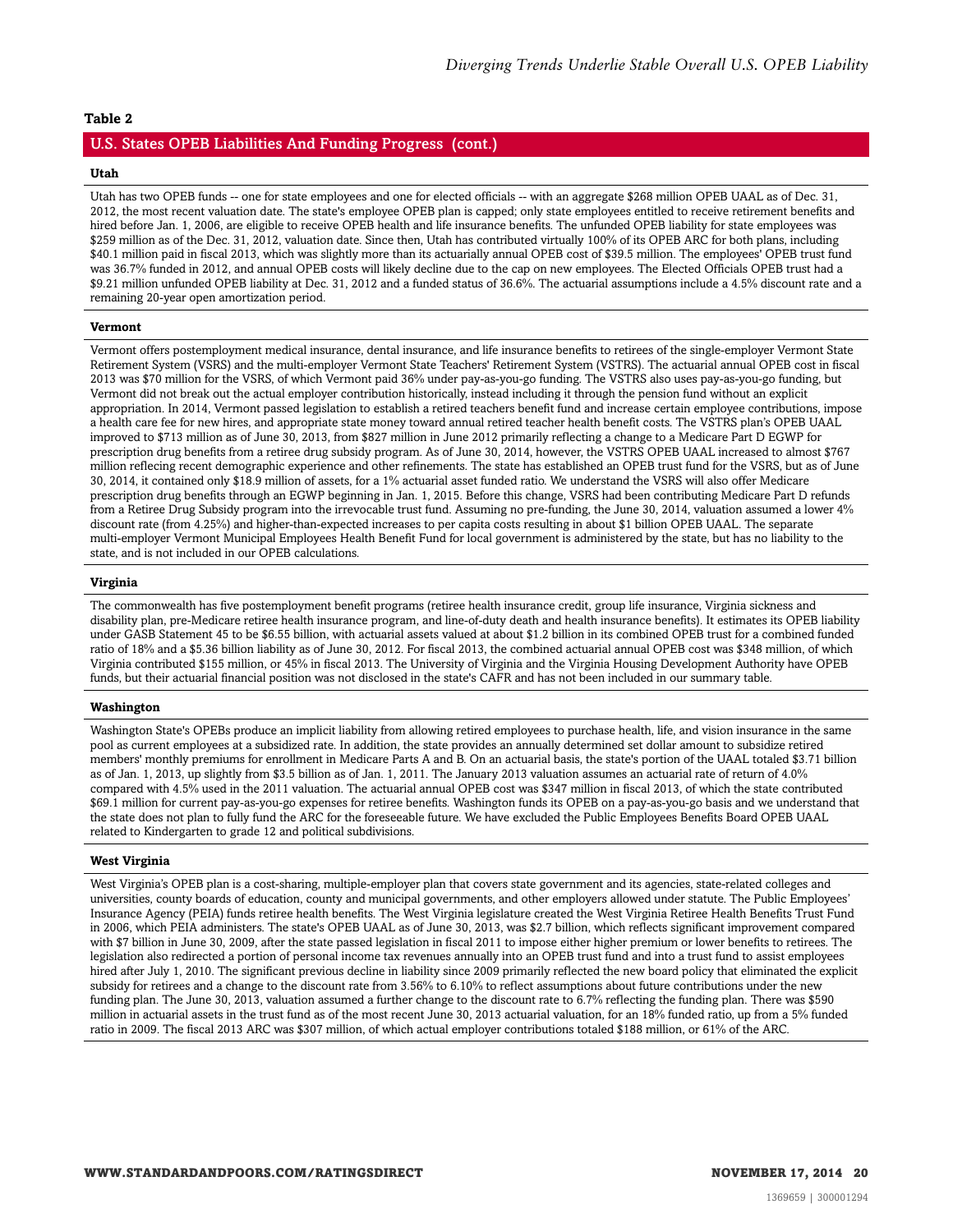#### U.S. States OPEB Liabilities And Funding Progress (cont.)

#### **Wisconsin**

The state allows retirees to continue their participation in its health care plan at their own expense, which gives rise to an unfunded implicit rate subsidy under GASB 45. Retirees can pay for their health care benefits with unused sick leave. The most recent Jan. 1, 2013, actuarial valuation showed an OPEB UAAL for the state's health insurance program of \$893 million. Wisconsin funds the OPEB liability on a pay-as-you-go basis and paid \$39 million for the implicit rate subsidy in fiscal 2013, or almost 50% of the actuarial annual OPEB cost. The state does not expect to set up a trust fund to accumulate assets against its OPEB unfunded liability at this time.

#### **Wyoming**

Wyoming has what we consider to be a low unfunded OPEB liability of \$218.7 million for state employee retiree health care in its Retirees Health Plan as of a July 1, 2011, actuarial valuation date. This OPEB consists wholly of an implicit subsidy, whereby retired and current state employees pay a single blended rate for health care premiums, which are fully paid each year under Wyoming's pay-as-you-go funding. In fiscal 2013, the state Retirees Health Plan's actuarial annual OPEB cost was \$17 million, to which the state contributed \$8.4 million. The University of Wyoming has a separate \$24.5 million unfunded OPEB, as of the most recent July 1, 2012, valuation date that is included in the table.

## <span id="page-20-0"></span>Related Criteria And Research

#### Related Criteria

USPF Criteria: State Ratings Methodology, Jan. 3, 2011

#### Related Research

- 2014 U.S. State Debt Reviews: New Issuance Remains A Lower Priority, Oct. 13, 2014
- U.S. State Pension Funding: Strong Investment Could Lift Funded Ratios, But Longer-Term Challenges Remain, June 24, 2014
- U.S. State OPEB Liabilities Decline Slightly, But Continue To Vary Widely, Nov. 25, 2013
- Hawaii Moves To Tame Its OPEB Liability, July 23, 2013

Under Standard & Poor's policies, only a Rating Committee can determine a Credit Rating Action (including a Credit Rating change, affirmation or withdrawal, Rating Outlook change, or CreditWatch action). This commentary and its subject matter have not been the subject of Rating Committee action and should not be interpreted as a change to, or affirmation of, a Credit Rating or Rating Outlook.